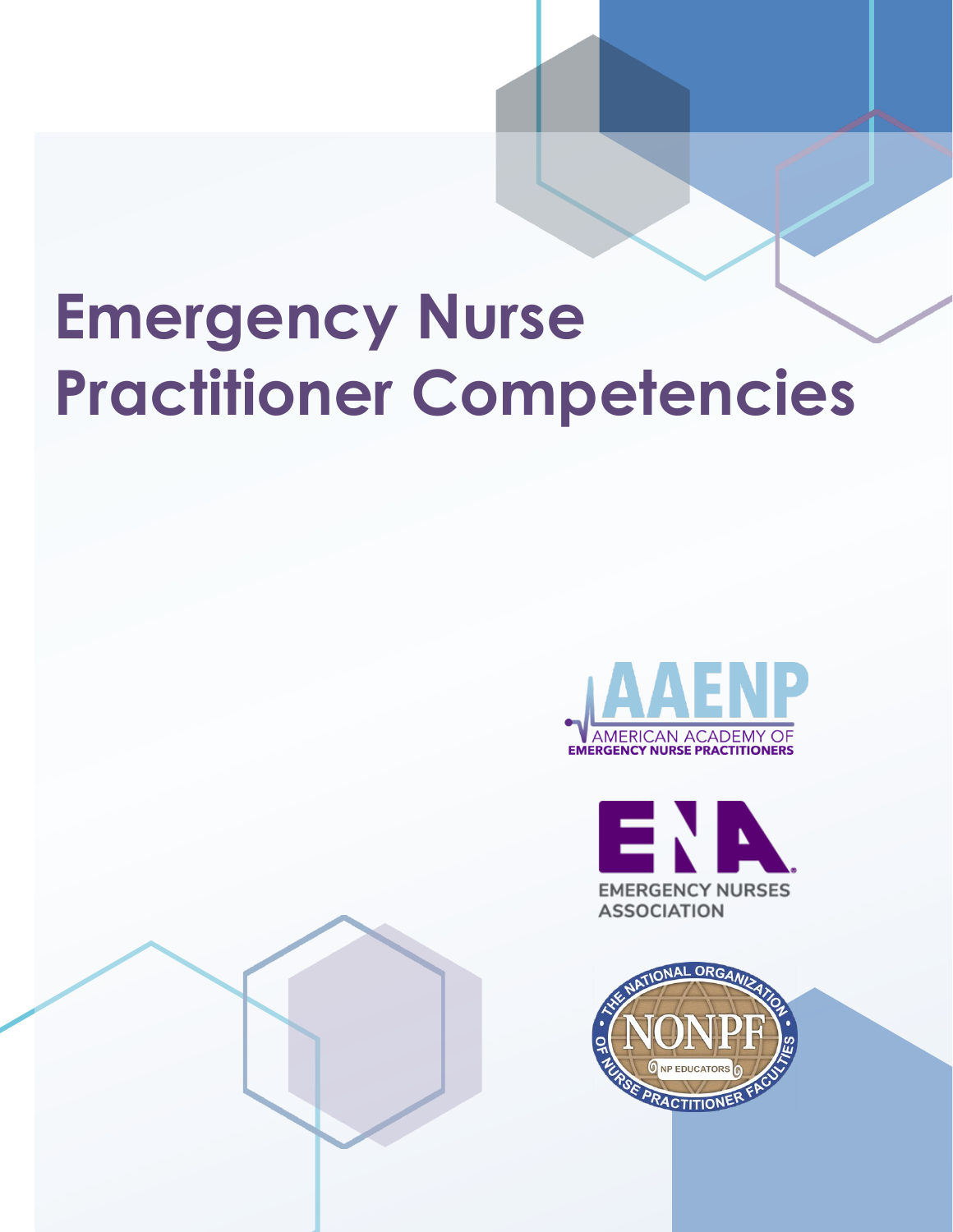### **Acknowledgments**

This work represents the integration of previously published competencies from both the American Academy of Emergency Nurse Practitioners (AAENP, 2018) and the Emergency Nurses Association (ENA, 2019) for the Emergency Nurse Practitioner (ENP). Members of the ENP Competencies Work Group include representatives from both AAENP and ENA.

The following individuals comprised the group, which worked to synthesize and collate both sets of prior documents into a unified presentation of current Emergency Nurse Practitioner competencies.

### **Emergency Nurse Practitioner Competencies Work Group**

**Wesley Davis** DNP, ENP-C, AGACNP-BC, FNP-C, CEN, FAANP, FAEN University of South Alabama, Mobile, AL

**Nancy Denke** DNP, ACNP-BC, FNP-BC, FAEN, CEN, CCRN Arizona State University, Arizona

**Melanie Gibbons Hallman** DNP, FNP-BC, ACNP-BC, ENP-C, CNS, CEN, TCRN, FAEN, FAAN University of Alabama at Birmingham -Birmingham, AL

**David House** DNP, FNP-BC, ENP-C, CNE, CNS, CEN, FAEN University of Alabama at Birmingham -Birmingham, AL

**Diane Fuller Switzer** DNP, FNP-BC, ENP-C, ENP-BC, CCRN, CEN, FAEN, FAANP Seattle University, Seattle, WA

**Jennifer Wilbeck** DNP, ACNP-BC, FNP-BC, ENP-C, FAANP, FAAN Vanderbilt University, Nashville, TN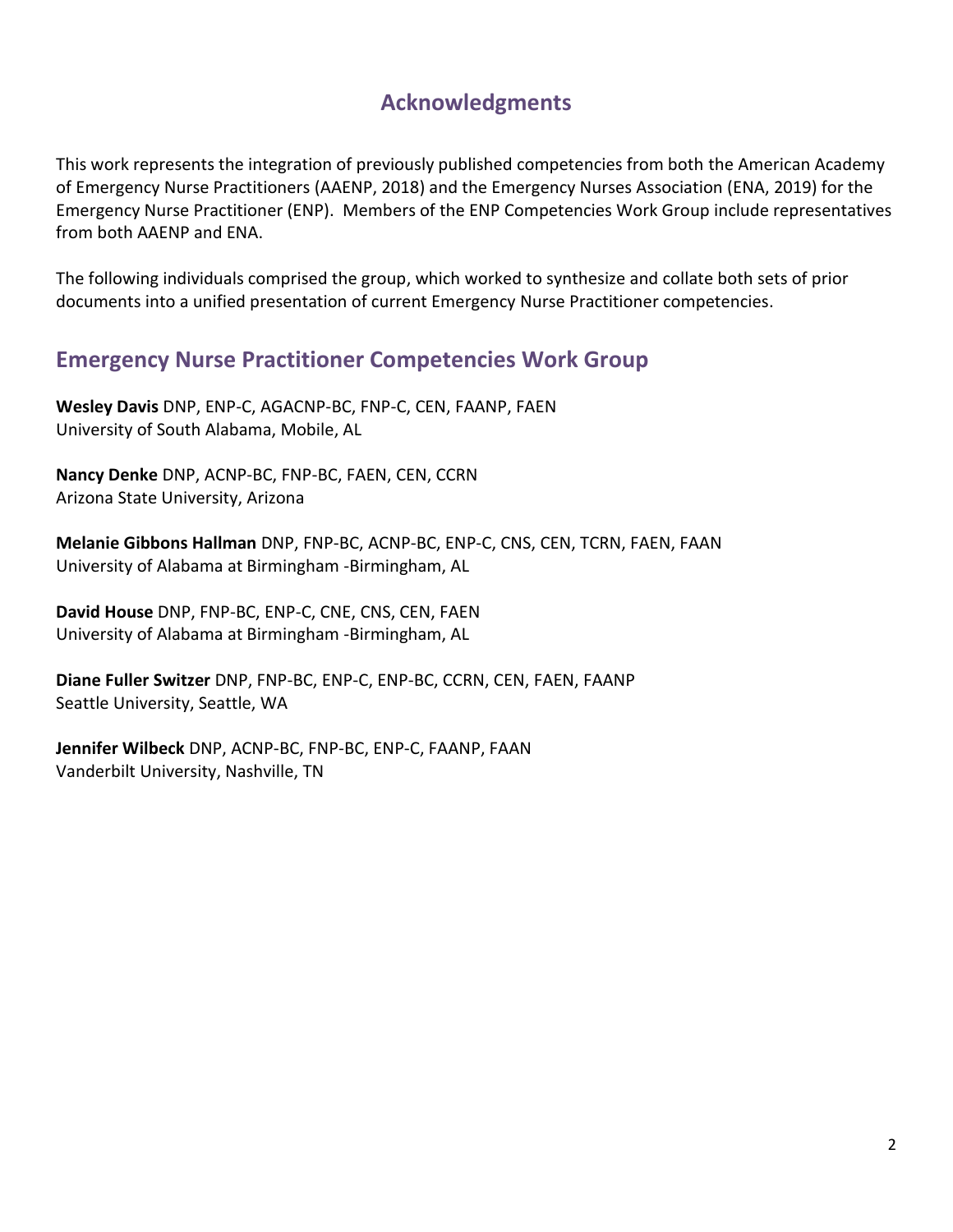**These competencies have been approved & endorsed by the following Organizations and Boards:**

### **American Academy of Emergency Nurse Practitioners 2021 Board of Directors**

Wesley Davis, DNP, ENP-C, AGACNP-BC, FNP-C, CEN, FAANP, FAEN, President Melanie Gibbons Hallman, DNP, FNP-BC, ACNP-BC, ENP-C, CNS, CEN, TCRN, FAEN, FAAN, President-Elect Judson Smith, MSN, AGACNP-BC, FNP-BC, Secretary/Treasurer Andrea Smith-Brooks, DNP, MBA, FNP-BC, ENP-C, Immediate Past President Paula Tucker, DNP, FNP-BC, ENP-C, FAANP, Board Chair Bradley Goettl, DNP, AGACNP-BC, FNP-C, ENP-C, CEN, CFRN, CPEN, EMT-P, Director Brittany Hines, MSN, AGACNP-BC, FNP-BC, ENP-C, Director Amanda Comer, DNP, FNP-BC, ACNP-BC, ENP-C, Director Ken Stackhouse, MSN, MBA, FNP-C, ENP-BC, Director

### **Emergency Nurses Association 2021 Board of Directors**

Ron Kraus, MSN, RN, EMT, CEN, ACNS-BC, TCRN, President Jennifer Schmitz, MSN, EMT-P, CEN, CPEN, CNML, FNP-C, NE-BC, President-Elect Terry Foster, MSN, RN, CEN, CPEN, CCRN, TCRN, FAEN, Secretary/Treasurer Mike Hastings, MSN, RN, CEN, Immediate Past President Dustin Bass, MHA, BSN, RN, CEN, NE-BC, Director Joop Breuer, RN, CEN, FAEN, Director Kristen Cline, BSN, RN, CEN, CPEN, CFRN, CTRN, CCRN, TCRN, Director Chris Dellinger, MBA, BSN, RN, FAEN, Director Steven Jewell, BSN, RN, CEN, CPEN, Director Ryan Oglesby, PhD, MHA, RN, CEN, CFRN, NEA-BC, Director Cheryl Randolph, MSN, RN, CEN, CPEN, CCRN, FNP-BC, TCRN, FAEN, Director Amie Porcelli, BSN, RB, CEN, TCRN, Emerging Professional Liaison

### **The National Organization of Nurse Practitioner Faculties, endorsed March 2022**

Suggested citation: American Academy of Emergency Nurse Practitioners & Emergency Nurses Association (2021). Emergency Nurse Practitioner Competencies.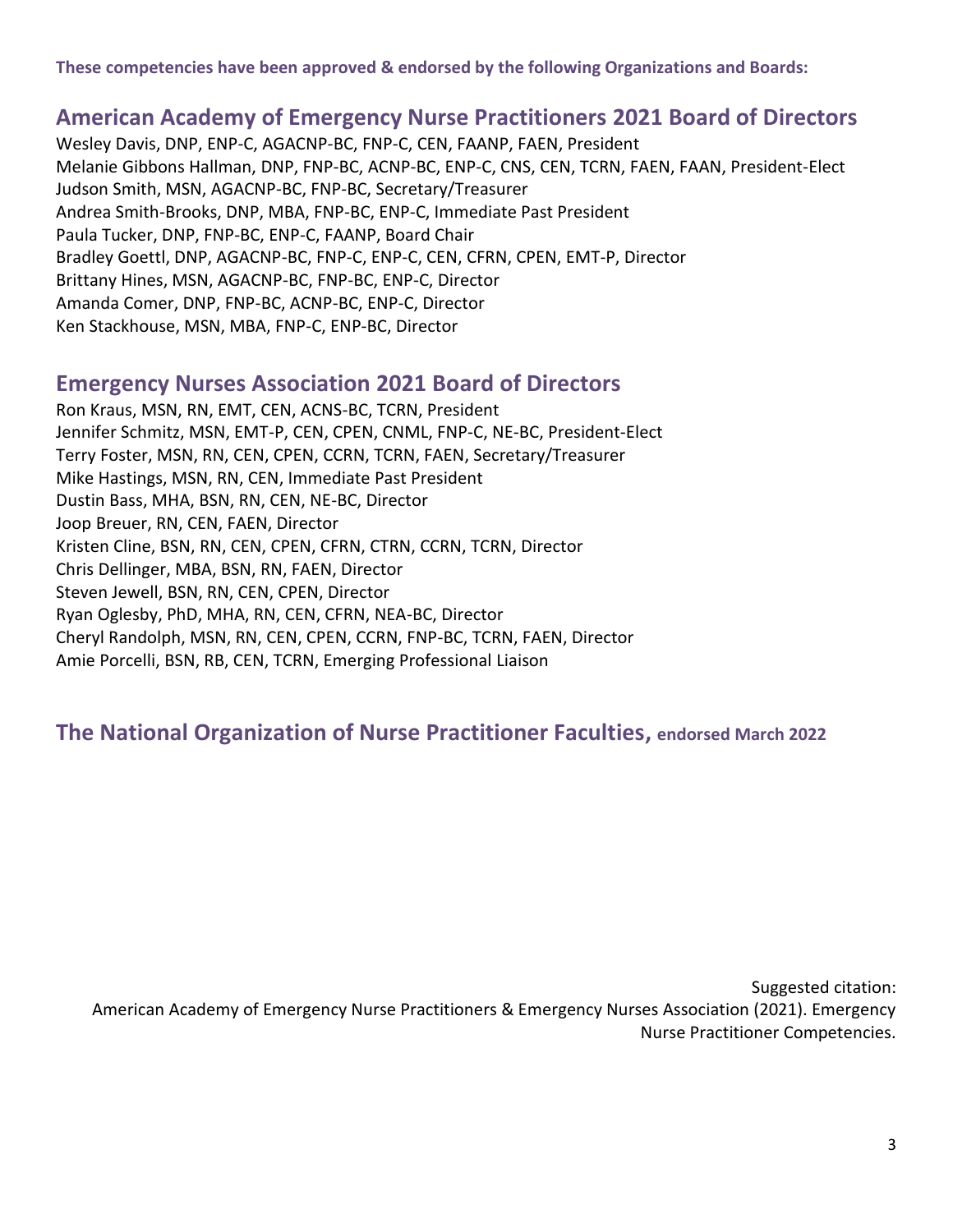### **Table of Contents**

| <b>Acknowledgments</b>                                      | $\overline{2}$ |
|-------------------------------------------------------------|----------------|
| <b>Organizational Endorsements</b>                          | 3              |
| <b>Background</b>                                           | 5              |
| <b>Merger of ENP Competencies</b>                           | 5              |
| The Relationship of NP Core and Emergency NP Competencies   | 6              |
| <b>Emergency NP Competencies</b>                            | 7              |
| <b>Table 1. Emergency NP Competencies</b>                   | 8              |
| <b>Table 2. Alignment of ENP &amp; NP Core Competencies</b> | 10             |
| <b>Scientific Foundation</b>                                | 10             |
| Leadership                                                  | 11             |
| <b>Quality</b>                                              | 12             |
| <b>Practice Inquiry</b>                                     | 13             |
| <b>Technology &amp; Information Literacy</b>                | 14             |
| <b>Policy</b>                                               | 15             |
| <b>Health Delivery Systems</b>                              | 16             |
| <b>Ethics</b>                                               | 17             |
| <b>Independent Practice</b>                                 | 18             |
| <b>References</b>                                           | 21             |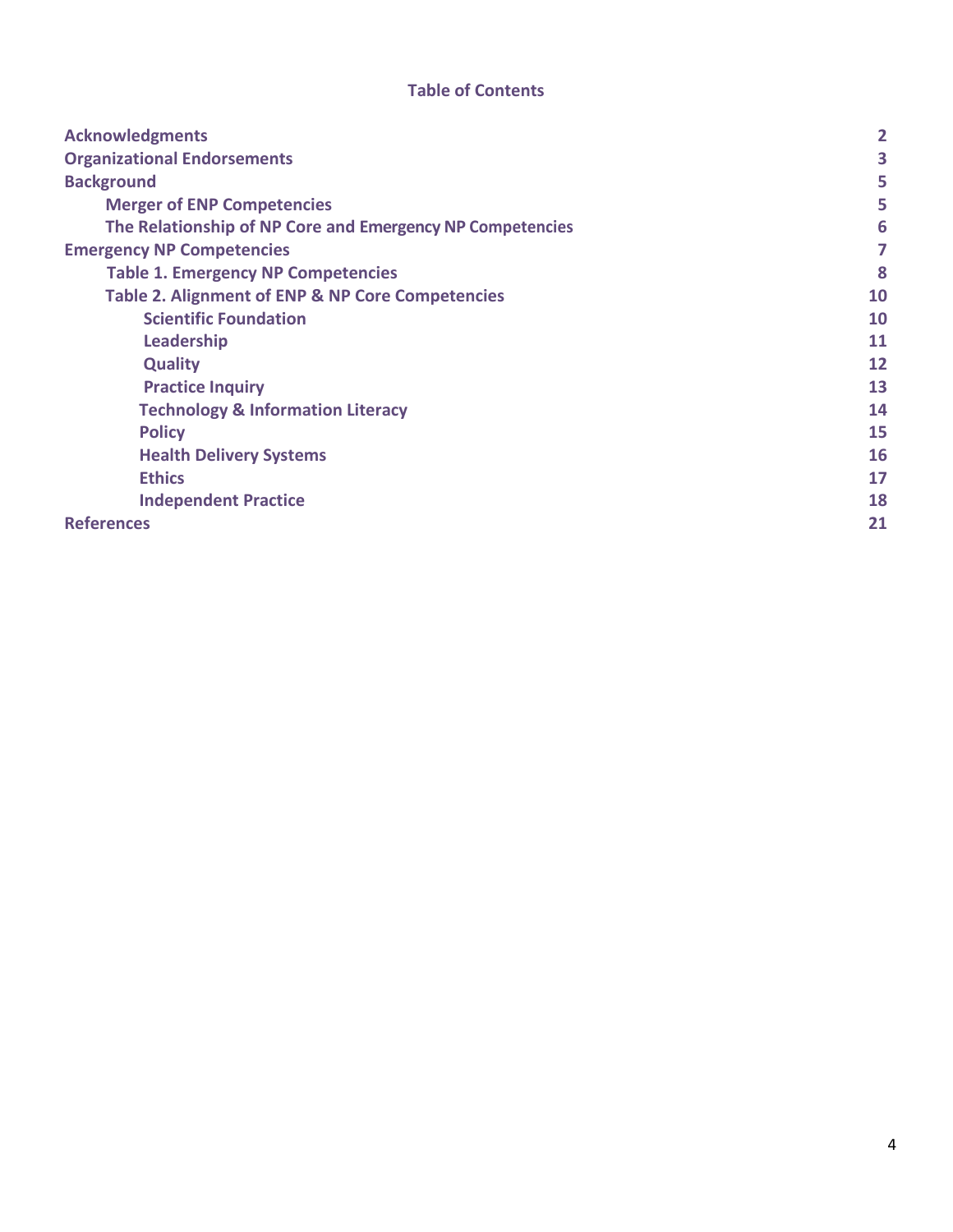#### **Background**

The first set of Competencies for Nurse Practitioners in Emergency Care, delineating the unique knowledge and skills for safe practice as an NP in emergency care settings, was published in 2008 through the efforts of a diverse work group including emergency physician and nursing organizations (ENA, 2008). Those competencies were based on the work of an appointed Nurse Practitioner Validation Work Team composed of experts in the field and supported by the findings of a Delphi Study representing a broad sample of certified nurse practitioners practicing in a variety of emergency care settings across the United States.

In 2013, the American Nurses Credentialing Center (ANCC) offered the first Emergency Nurse Practitioner- Board Certified specialty certification (ENP-BC) by portfolio. This certification method was retired in 2017. Since that time, emergency care delivery, reimbursements, credentialing and benchmarking standards have evolved significantly, prompting the development of subsequent scope, standards, and competencies.

In 2016, a national practice analysis of nurse practitioners working in emergency care (AANPCB, 2016) and scientifically derived ENP Scopes & Standards (American Academy of Emergency Nurse Practitioners (AAENP), 2016) ultimately resulted in the creation of an ENP specialty certification exam in 2017 by the American Academy of Nurse Practitioner Certification Board (AANPCB).

In 2018, the American Academy of Emergency Nurse Practitioners (AAENP) published competencies for the ENP. These competencies delineated the knowledge, tasks, and procedures under the domains of ENP practice. They demonstrated the progression of clinical practice from novice to expert within the larger context of practice standards. In 2019, the Emergency Nurses Association released the "Emergency Nurse Practitioner Competencies", which was subsequently affirmed by the American Nurses Association in July 2020.

More recently, the confusion created by two documents from different organizations has led to a critical need for a singular version of ENP competencies. Given current regulatory frameworks, credentialing and insurer challenges, and in attempt to support future ENP academic preparation, a single set of ENP competencies is required.

#### **Merger of ENP Competencies**

This document represents the integration of previously published competencies from both the American Academy of Emergency Nurse Practitioners (AAENP, 2018) and the Emergency Nurses Association (ENA, 2019). Members of the ENP Competencies Work Group include representatives from AAENP and ENA, including some individuals who worked on the most recent sets of competencies from each organization. The work group invited and utilized an external validation process for review and revision of these competencies.

Additionally, the work group recognized the need to align with other national documents that shape and define NP curricular development. To ensure congruence of these ENP competencies within the broader context of advanced practice nursing as defined by the 2008APRNConsensus Model: Licensure, Accreditation, Certification, and Education (APRN Consensus Work Group & National Council of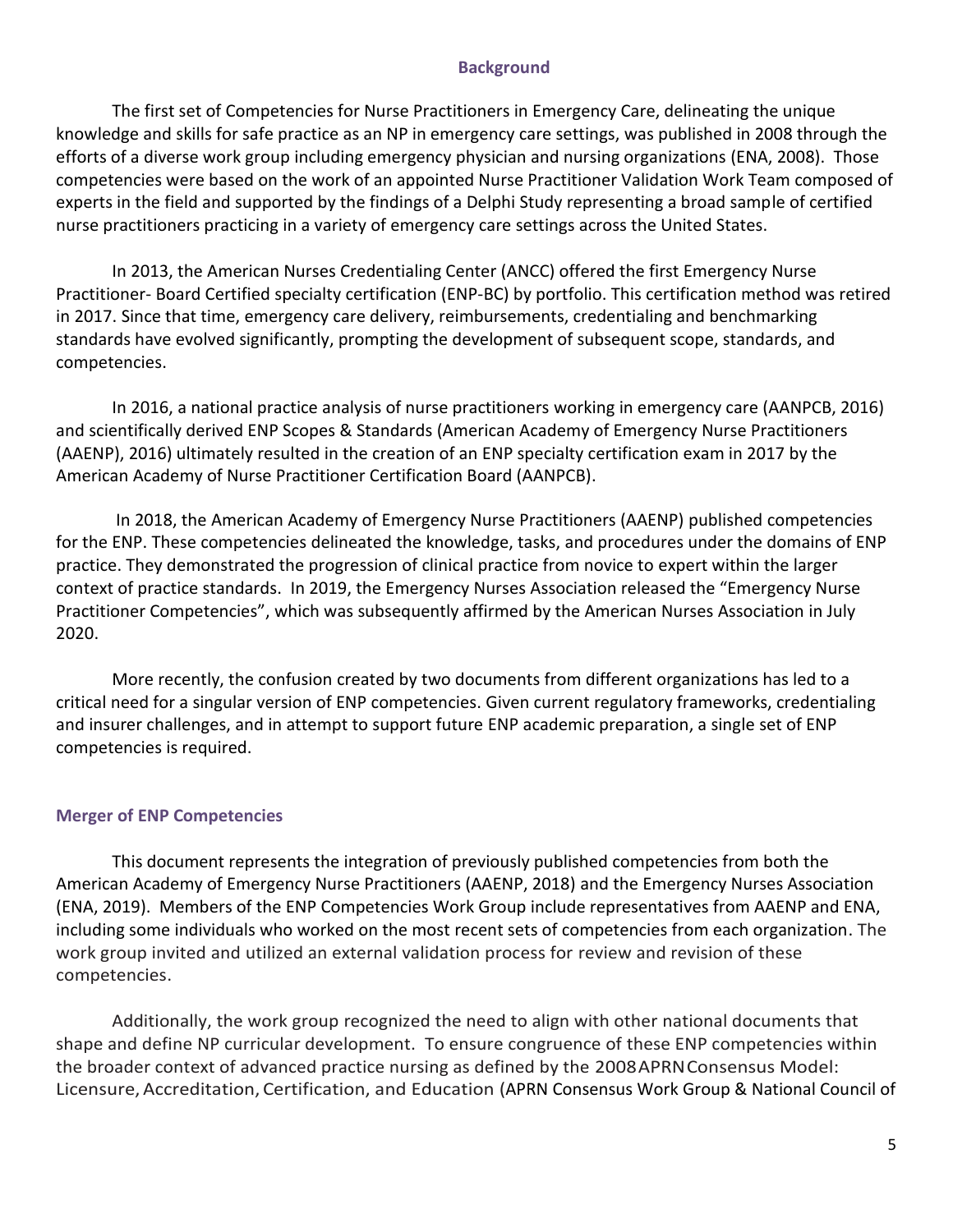State Boards of Nursing APRN Advisory Committee, 2008), these competencies have been developed with specific attention to the implications of the following:

- The Essentials: Core Competencies for Professional Nursing Education (American Association of Colleges of Nursing [AACN], 2021)
- Nurse Practitioner Core Competencies Content (National Organization of Nurse Practitioner Faculty [NONPF], 2017)
- The Future of Nursing 2020-2030: Charting a Path to Achieve Health Equity (National Academies of Sciences, Engineering, & Medicine, 2021).

#### **The Relationship of NP Core and Emergency NP Competencies**

Entry-level NPs are expected to meet NP core competencies (NONPF, 2017) and populationfocused competencies based on educational preparation. TheNPcorecompetenciesare demonstrated upon graduation regardless of the population focus of the program. The ENP competencies build upon the APRN Core to identify the unique characteristics and care provided by the emergency nurse practitioner. Additionally, while not mapped in this document, the ENP competencies may be used in combination with the Advanced-Level Nursing Education Domains and Competencies as set forth in The Essentials (AACN, 2021).

To demonstrate the connections and attainment of NP core and Emergency NP competencies, the ENP competencies in this document are presented in graphic format depicting the alignment with core NP knowledge and expanded knowledge to the Emergency NP competencies.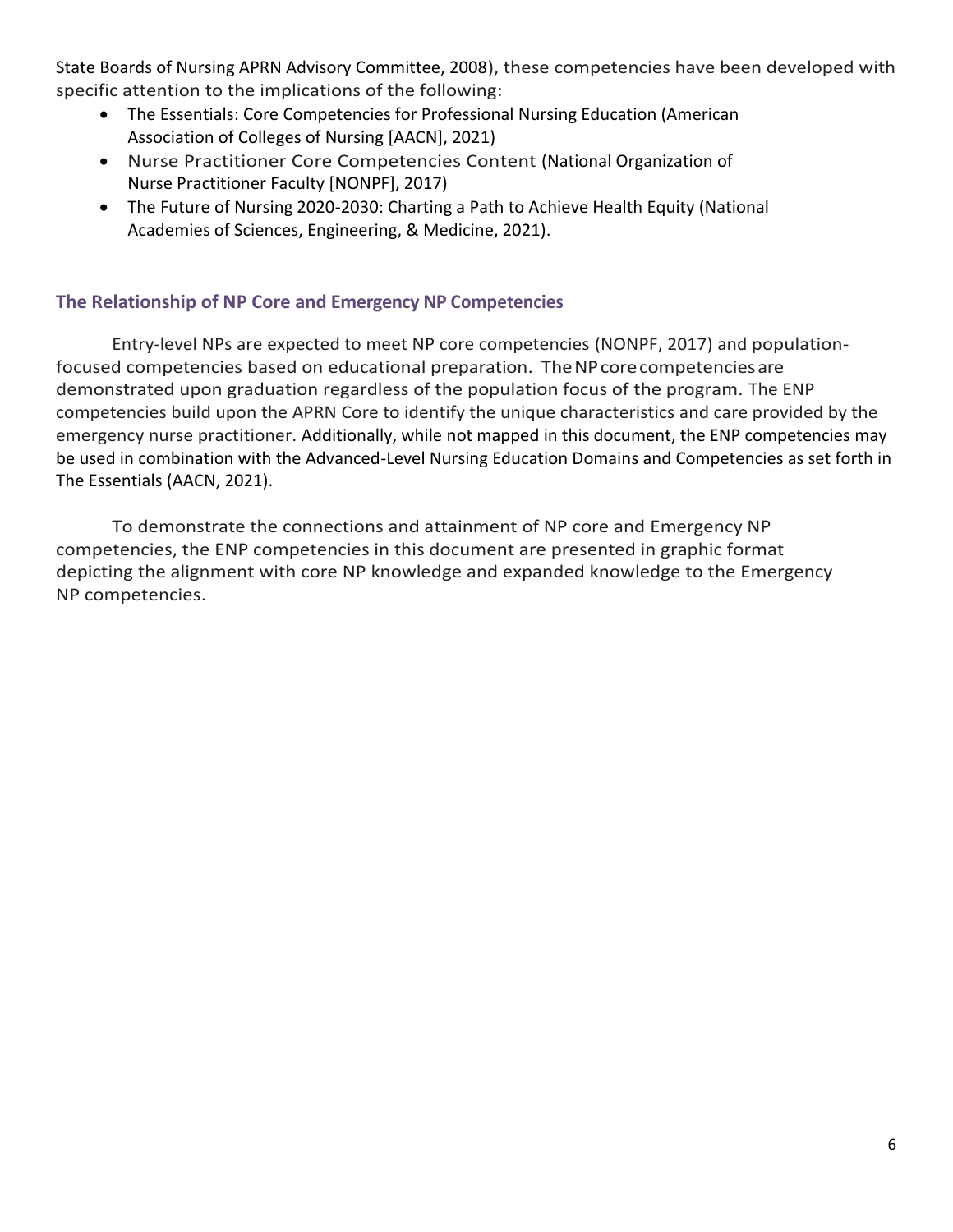#### **Emergency NP Competencies**

The nature of emergency care is unpredictable and time-sensitive. The population is undifferentiated at the time of presentation, requiring advanced diagnostic reasoning, risk stratification, and medical decisionmaking that is distinct from other APRN practices. The emergency nurse practitioner (ENP) manages patients across the lifespan incorporating the trajectory of acuities in the context of the patient's developmental stage.

While grounded in the Core Competencies for Nurse Practitioners (NONPF, 2017), ENP practice requires expertise in history taking, physical assessment, differential diagnosis, and overall management that is unique to the patient population and federal legislation defining emergency care. ENPs engage in interdisciplinary communication, collaboration, and consultation. Compassionate care provided by the ENP is culturally competent, person and family-oriented, and protective of vulnerable individuals and populations. The person's social determinants of health are considered by ENPs when facilitating timely dispositions.

The following pages represent the ENPcompetencies in different formats. The first (Table 1) delineates the entry-level competencies unique to ENP practice by domain. The identified competencies must be demonstrated and applied within the context of current evidence and scientific foundations, and the context of all applicable laws and standards of care. The ENP competencies build upon the Core Competencies for Nurse Practitioners (NONPF, 2017), as demonstrated in Table 2. Curricular content, skills, and procedures are offered as exemplars only to highlight alignment of these competencies; note that they are not inclusive nor reflective of a complete curriculum. Additional resources are available which outline more in-depth curricular content (Holleran & Campo, 2022).

These competencies and exemplars for ENP education are congruent with the advanced- level nursing competencies set forth in The Essentials: Core Competencies for Professional Nursing Education (AACN, 2021). As "specialty competencies, defined by nationally, recognized, specialty organizations" (AACN, 2021, pg. 28), the ENP competencies complement and build upon the Level 2 subcompetencies in the Essentials. It is anticipated that all ENP educational programs, regardless of entry and exit points, will prepare ENP students to meet each of these competencies across the lifespan.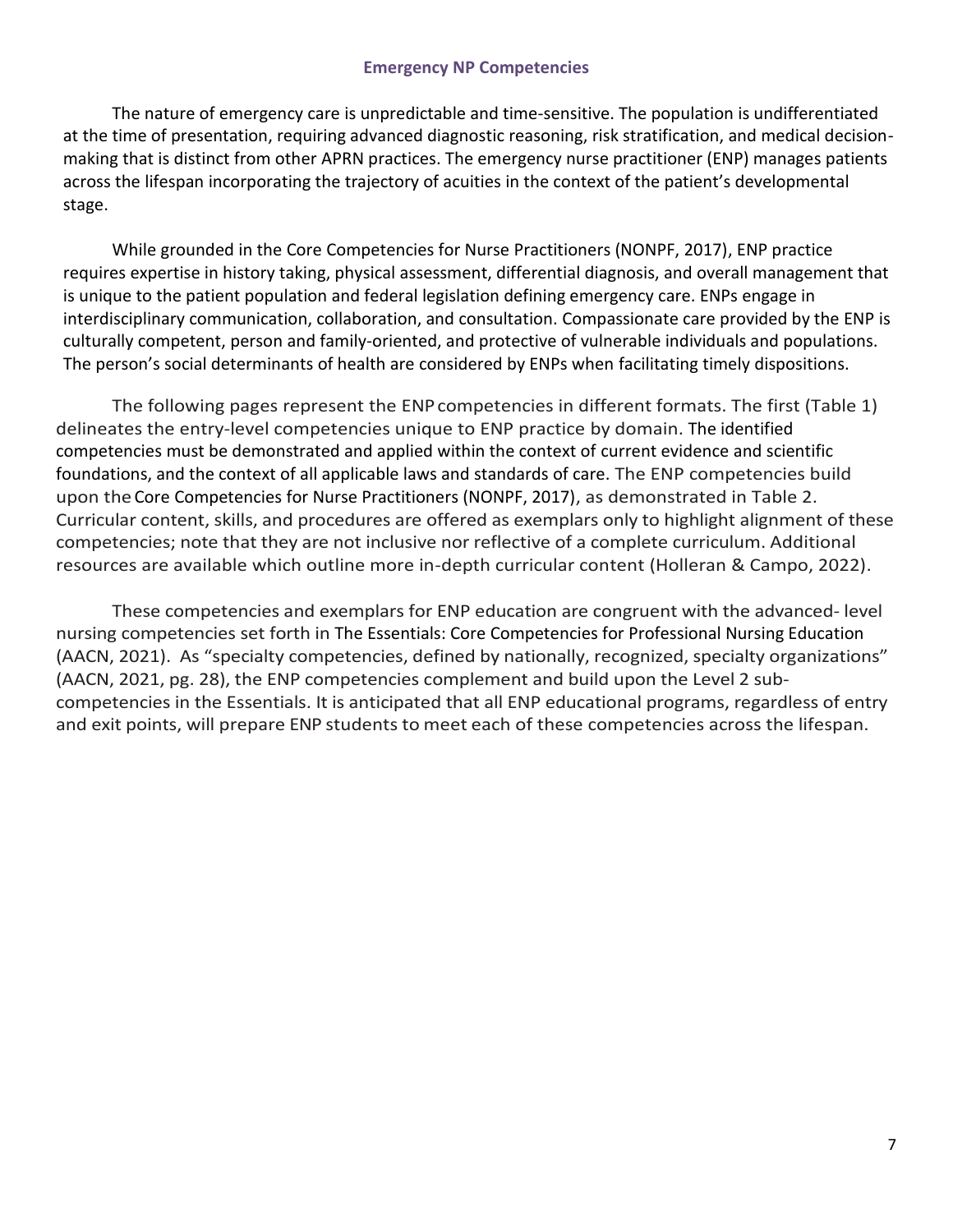### **Table 1. Emergency NP Competencies**

| <b>Domain 1: Medical Screening</b> |                                                                                             |  |  |  |
|------------------------------------|---------------------------------------------------------------------------------------------|--|--|--|
|                                    | 1. Performs a medical screening exam for all patients presenting for care                   |  |  |  |
| 2.                                 | Obtains an appropriate history pertinent to the presenting complaint                        |  |  |  |
| 3.                                 | Performs a pertinent, developmentally appropriate physical examination                      |  |  |  |
| 4.                                 | Identifies differential diagnoses requiring immediate intervention                          |  |  |  |
|                                    | 5. Identifies the potential for rapid physiologic and/or mental health deterioration or     |  |  |  |
|                                    | life-threatening instability (e.g., suicidal risk, infectious disease/sepsis, shock)        |  |  |  |
| 6.                                 | Initiates measures to maximize patient safety throughout the emergency care                 |  |  |  |
|                                    | encounter                                                                                   |  |  |  |
|                                    | 7. Evaluates assigned triage level for appropriateness based on a medical screening         |  |  |  |
|                                    | examination                                                                                 |  |  |  |
|                                    | <b>Domain 2: Medical Decision Making</b>                                                    |  |  |  |
|                                    | 1. Formulates differential diagnoses to determine emergent vs. non-emergent                 |  |  |  |
|                                    | conditions                                                                                  |  |  |  |
|                                    | 2. Prioritizes differential diagnoses using advanced clinical reasoning, with consideration |  |  |  |
|                                    | of the likelihood for morbidity or mortality                                                |  |  |  |
| 3.                                 | Evaluates need for & results of diagnostic testing based on evidence-based                  |  |  |  |
|                                    | recommendations to ensure patient safety                                                    |  |  |  |
|                                    | 4. Implements medical decision making for management plan development                       |  |  |  |
|                                    | <b>Domain 3: Patient Management</b>                                                         |  |  |  |
|                                    | 1. Ensures safety of the patient and care team during delivery of emergency care            |  |  |  |
|                                    | 2. Formulates an individualized, dynamic plan of care to address the stabilization and      |  |  |  |
|                                    | initial treatment of emergent and non-emergent conditions                                   |  |  |  |
| 3.                                 | Provides emergency stabilization of patients experiencing physiologic and/or mental         |  |  |  |
|                                    | health deterioration or life-threatening instability                                        |  |  |  |
|                                    | 4. Prescribes therapies based on current, evidence-based recommendations for                |  |  |  |
|                                    | emergency care                                                                              |  |  |  |
|                                    | 5. Performs diagnostic, procedural, and therapeutic interventions based on current,         |  |  |  |
|                                    | evidence-based recommendations                                                              |  |  |  |
|                                    | 6. Re-assesses and modifies plan of care based on the dynamic patient condition             |  |  |  |
|                                    | 7. Optimizes patient-centered care through interprofessional partnerships and               |  |  |  |
|                                    | communication                                                                               |  |  |  |
|                                    | 8. Collaborates with patients, families, significant others, and healthcare team to provide |  |  |  |
|                                    | safe, effective, and individualized culturally competent care                               |  |  |  |
|                                    | 9. Provides disaster and mass casualty patient management                                   |  |  |  |
|                                    | 10. Assesses health literacy in patients and families to promote informed decision-making   |  |  |  |
|                                    | and optimal participation in care                                                           |  |  |  |
|                                    | 11. Ensures documentation of patient encounter to ensure safe transitions of patient care   |  |  |  |
|                                    | <b>Domain 4: Patient Disposition</b>                                                        |  |  |  |
|                                    | 1. Develops a plan for safe, effective, and evidence-based disposition plan using shared-   |  |  |  |
|                                    | decision making with patients and families                                                  |  |  |  |
| 2.                                 | Implements appropriate patient disposition responsive to demographic trends                 |  |  |  |
| 3.                                 | Communicates patient information effectively to ensure safe transitions in care             |  |  |  |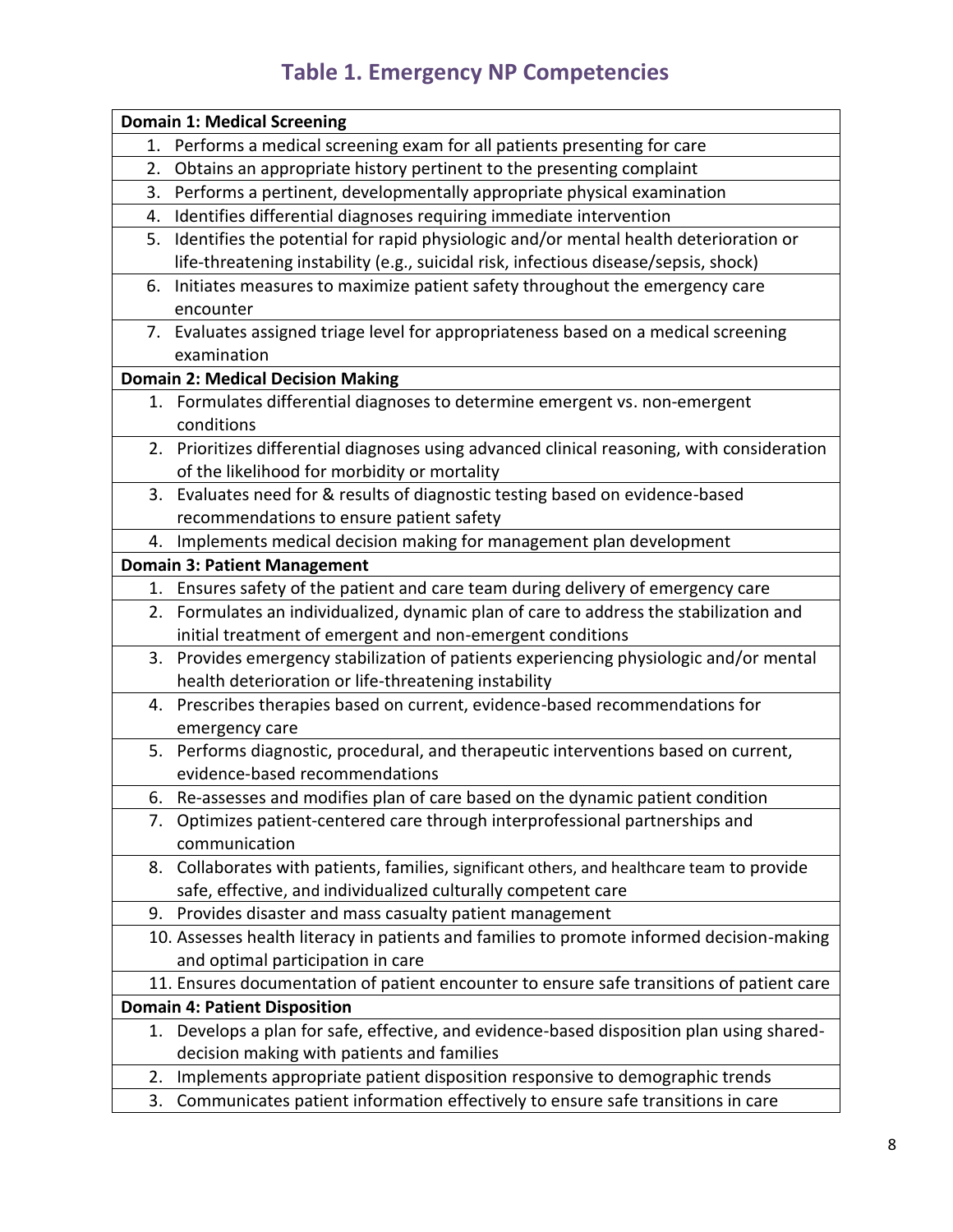| 4. | Selects appropriate intra- and inter-facility patient transport modality                 |
|----|------------------------------------------------------------------------------------------|
|    | Domain 5: Professional, Legal, and Ethical Practices                                     |
| 1. | Incorporates current knowledge and evidence to guide practice and care delivery          |
| 2. | Manages patient presentation and disposition in accordance with provisions of            |
|    | <b>EMTALA</b>                                                                            |
| 3. | Provides care in accordance with legal, professional and ethical responsibilities        |
| 4. | Actively leads and/or participates in interdisciplinary disaster preparedness &          |
|    | response                                                                                 |
| 5. | Identifies needs of vulnerable populations and intervenes appropriately                  |
|    | 6. Records essential elements of the patient care encounter to facilitate correct coding |
|    | and billing                                                                              |
| 7. | Integrates culturally competent care into practice                                       |
| 8. | Provides family-centered care protective of vulnerable persons and populations           |
|    | across the lifespan                                                                      |
|    | 9. Documents essential elements of patient care in accordance with regulatory and        |
|    | institutional standards                                                                  |
|    | 10. Functions as leader, mentor, educator, and/or policy developer to advocate for and   |
|    | ensure delivery of equitable emergency care                                              |
|    | 11. Contributes to research, quality improvement, and translational science to advance   |
|    | the body of knowledge in emergency care                                                  |
|    |                                                                                          |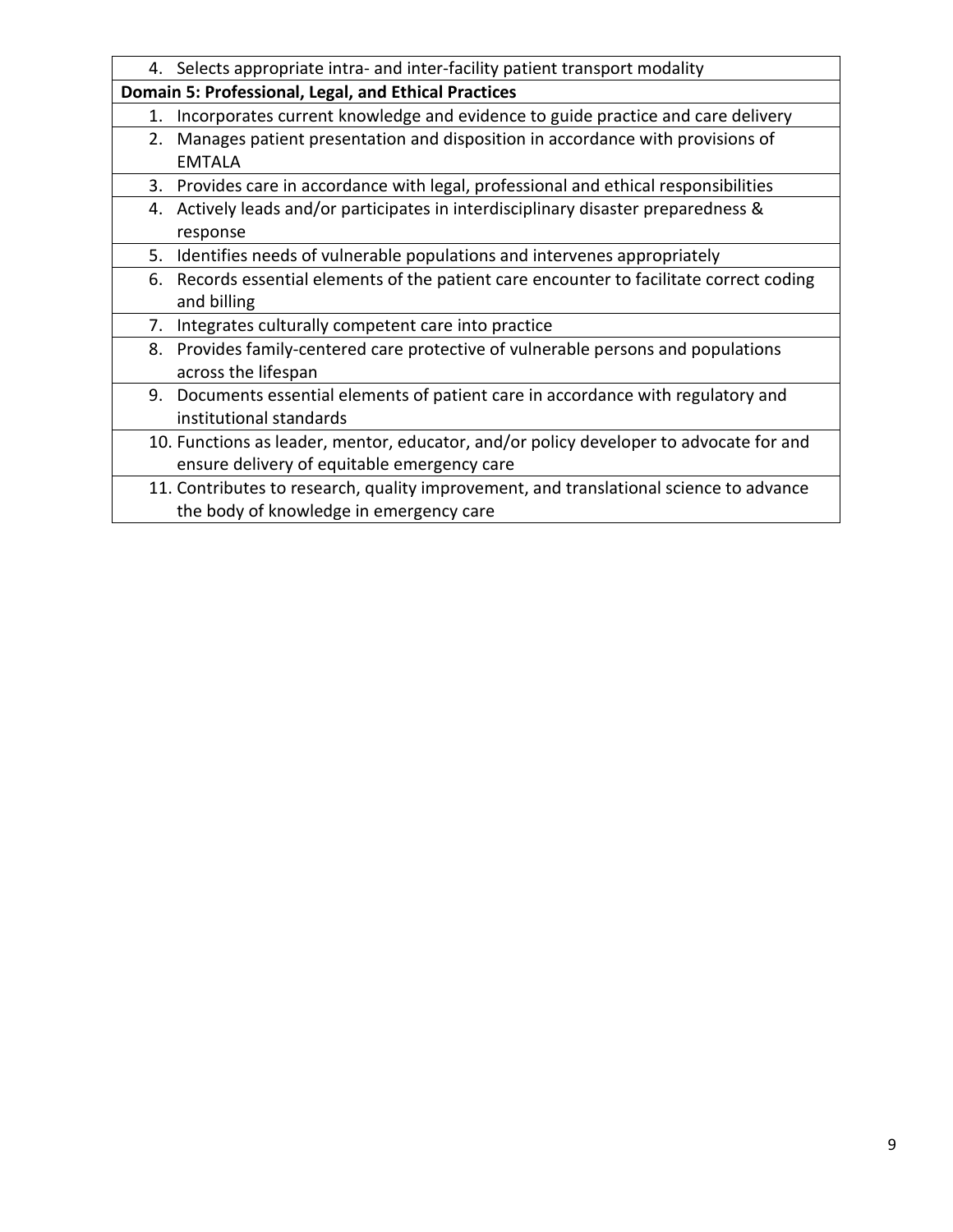## **Table 2. Alignment of Emergency & Core Competencies NP Competency Area: Scientific Foundation**

| <b>NP Core Competencies</b><br>(NONPF, 2017)                                                                                                                                                                                                                                                                                                                                                                                                | <b>Curriculum Content to Support</b><br><b>NP Core Competencies</b><br>Neither required nor<br>comprehensive, this list<br>reflects only suggested<br>content specific to the core<br>competencies<br>(NONPF, 2017)                                                                                                                                                                                                                                                                                                                                                                                                                               | <b>Emergency NP Competencies</b>                                                          | <b>Curriculum Content to Support</b><br><b>Emergency NP Competencies</b><br>Neither required nor<br>comprehensive, this list<br>reflects only suggested<br>content specific to the ENP<br>competencies                                                                                                                                                                                                                                   |
|---------------------------------------------------------------------------------------------------------------------------------------------------------------------------------------------------------------------------------------------------------------------------------------------------------------------------------------------------------------------------------------------------------------------------------------------|---------------------------------------------------------------------------------------------------------------------------------------------------------------------------------------------------------------------------------------------------------------------------------------------------------------------------------------------------------------------------------------------------------------------------------------------------------------------------------------------------------------------------------------------------------------------------------------------------------------------------------------------------|-------------------------------------------------------------------------------------------|------------------------------------------------------------------------------------------------------------------------------------------------------------------------------------------------------------------------------------------------------------------------------------------------------------------------------------------------------------------------------------------------------------------------------------------|
| 1. Critically analyzes data<br>and evidence for improving<br>advanced nursing practice.<br>2. Integrates knowledge from the<br>humanities and sciences within<br>the context of nursing<br>science.<br>3. Translates research and<br>other forms of knowledge to<br>improve practice processes and<br>outcomes.<br>4. Develops<br>practice<br>new<br>approaches based on the<br>integration of research, theory,<br>and practice knowledge. | Comparison of patient data sets<br>with evidence-based standards to<br>improve care<br>Scientific foundations to practice,<br>including, but not limited<br>to, knowledge of advanced<br>pathophysiology,<br>pharmacology, physiology,<br>genetics, and communication<br>skills<br>Science from other disciplines<br>relevant to health care<br>Theories/conceptual frameworks/<br>principles for practice<br>Critical thinking development<br>Qualitative and quantitative<br>research and quality improvement<br>methods<br>Ethical and legal protection of<br>human subjects<br>Inquiry processes and practices<br>related to health literacy, | 5.1 Incorporates current<br>knowledge and evidence to<br>guide practice and care delivery | Integration of decision-making<br>tools & evidenced-based<br>guidelines into evaluation and<br>management (e.g., HEART<br>score, NEXUS criteria, NIH<br>Stroke Scale)<br>Application of principles of<br>safety related to health care<br>processes across the lifespan<br>within the emergency care<br>environment<br>Methods for translation and<br>integration of research into<br>emergency care<br>Strategies for lifelong learning |
|                                                                                                                                                                                                                                                                                                                                                                                                                                             | vulnerable populations, and<br>culture                                                                                                                                                                                                                                                                                                                                                                                                                                                                                                                                                                                                            |                                                                                           |                                                                                                                                                                                                                                                                                                                                                                                                                                          |

Monitoring health outcomes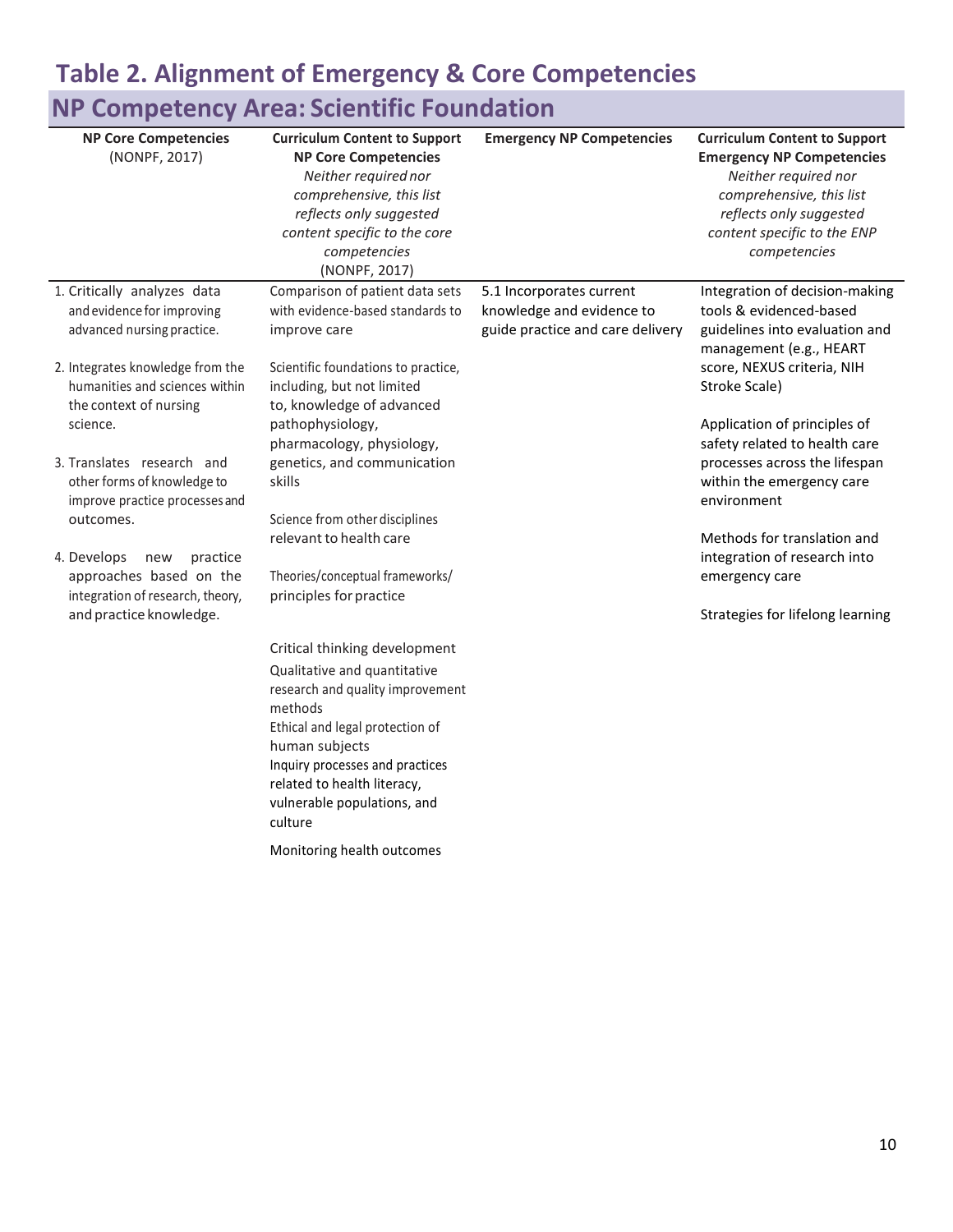| <b>NP Competency Area: Leadership</b>                                                                                                                                                         |                                                                                                                                                                                                                     |                                                                                                        |                                                                                                                                                                                                        |
|-----------------------------------------------------------------------------------------------------------------------------------------------------------------------------------------------|---------------------------------------------------------------------------------------------------------------------------------------------------------------------------------------------------------------------|--------------------------------------------------------------------------------------------------------|--------------------------------------------------------------------------------------------------------------------------------------------------------------------------------------------------------|
| <b>NP Core Competencies</b><br>(NONPF, 2017)                                                                                                                                                  | <b>Curriculum Content to Support</b><br><b>NP Core Competencies</b><br>Neither required nor<br>comprehensive, this list<br>reflects only suggested<br>content specific to the core<br>competencies<br>(NONPF, 2017) | <b>Emergency NP Competencies</b>                                                                       | <b>Curriculum Content to Support</b><br><b>Emergency NP Competencies</b><br>Neither required nor<br>comprehensive, this list<br>reflects only suggested<br>content specific to the ENP<br>competencies |
| 1. Assumes complex and<br>advanced leadership roles to<br>initiate and guide change.                                                                                                          | Content related to:<br>• Crisis management and<br>leadership<br>• Stress management (for staff                                                                                                                      | 3.7 Optimizes patient-centered<br>care through interprofessional<br>partnerships and communication     | Tools for standardized<br>communication into<br>interactions with other<br>healthcare team members                                                                                                     |
| 2. Provides leadership to foster<br>collaboration with multiple<br>stakeholders (e.g., patients,<br>community, integrated health<br>care teams, and policy makers)<br>to improve health care. | and patient/family)<br>• Teams and teamwork, including<br>team leadership, building<br>effective teams, and nurturing<br>team                                                                                       | 5.10 Functions as leader,<br>mentor, educator, and/or policy<br>developer to support emergency<br>care | Leadership skills &<br>interprofessional team<br>dynamics within emergency<br>care & across transitions of<br>care                                                                                     |
| 3. Demonstrates leadershipthat<br>uses critical and reflective<br>thinking.                                                                                                                   | Leadership, change, and<br>management theories with<br>application to practice                                                                                                                                      |                                                                                                        | Impact of participation in<br>professional organizations<br>to:                                                                                                                                        |
| 4. Advocates for improved access,<br>quality and cost-effective health<br>care.                                                                                                               | Political processes, political<br>decision-making processes, and<br>health care advocacy<br>Problem solving                                                                                                         |                                                                                                        | • Influence health policy<br>• Promote access to<br>emergency care<br>• Advocate for the<br>emergency NP role                                                                                          |
| 5. Advances practice through<br>the development and<br>implementation of innovations<br>incorporating principles of<br>change.                                                                | <b>Business development</b><br>Communications                                                                                                                                                                       |                                                                                                        | Strategies to function as<br>change agent and champion                                                                                                                                                 |
| 6. Communicates practice<br>knowledge effectively, both<br>orally and in writing.                                                                                                             | Peer review<br>Leadership styles & development                                                                                                                                                                      |                                                                                                        |                                                                                                                                                                                                        |
| 7. Participates in professional<br>organizations and activities that<br>influence advanced practice<br>nursing and/or health outcomes<br>of a population focus.                               | Concepts of strategic planning<br>process<br>How to lead change in practice,<br>manage practice changes                                                                                                             |                                                                                                        |                                                                                                                                                                                                        |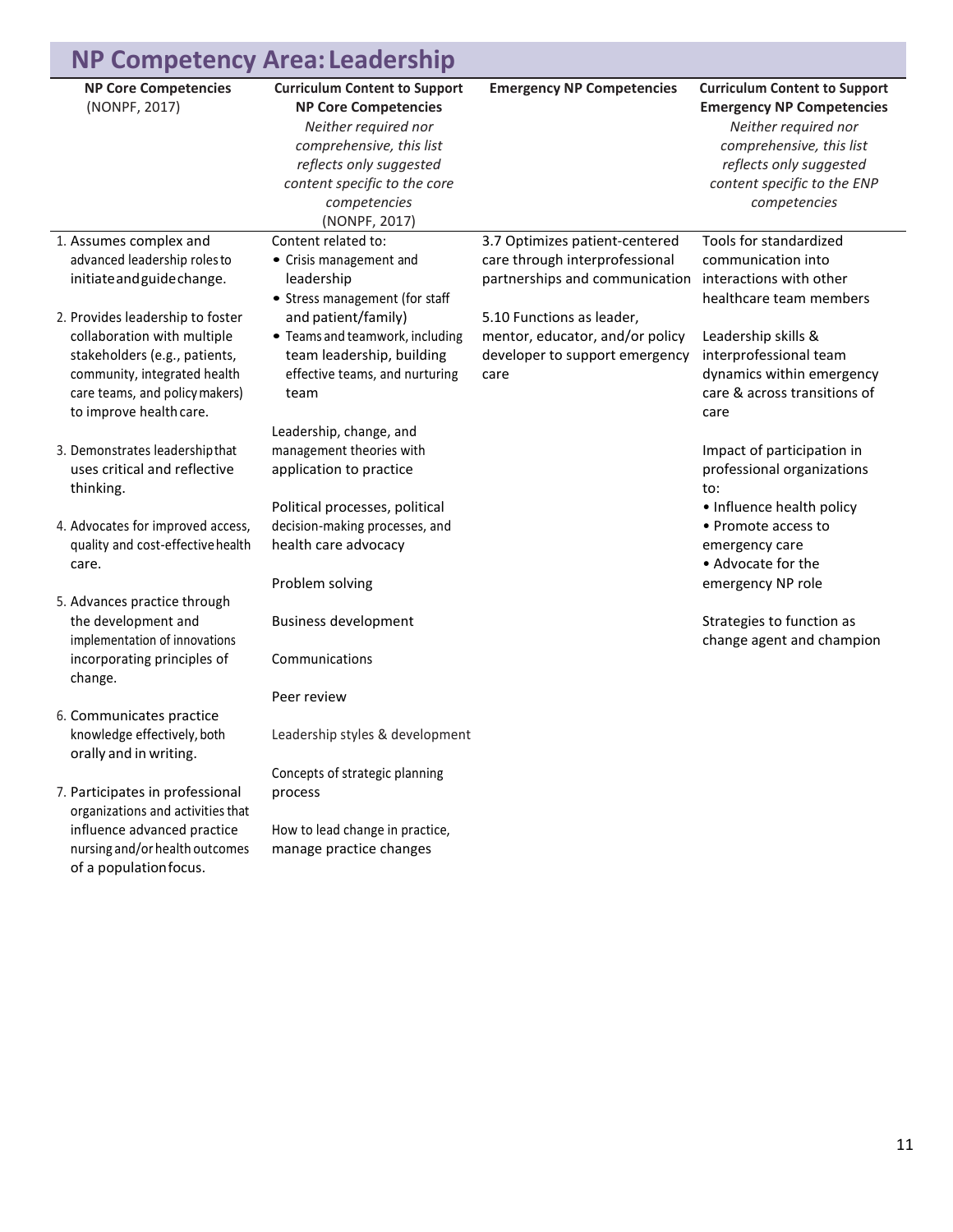| <b>NP Competency Area: Quality</b>                                                                                                   |                                                                                                                                                                                                                  |                                                                                                           |                                                                                                                                                                                                        |  |
|--------------------------------------------------------------------------------------------------------------------------------------|------------------------------------------------------------------------------------------------------------------------------------------------------------------------------------------------------------------|-----------------------------------------------------------------------------------------------------------|--------------------------------------------------------------------------------------------------------------------------------------------------------------------------------------------------------|--|
| <b>NP Core Competencies</b>                                                                                                          | <b>Curriculum Content to Support</b><br><b>NP Core Competencies</b><br>Neither required nor<br>comprehensive, this list reflects<br>only suggested content specific to<br>the core competencies<br>(NONPF, 2017) | <b>Emergency NP Competencies</b>                                                                          | <b>Curriculum Content to Support</b><br><b>Emergency NP Competencies</b><br>Neither required nor<br>comprehensive, this list<br>reflects only suggested<br>content specific to the ENP<br>competencies |  |
| 1. Uses best available evidence to<br>continuously improve quality of<br>clinical practice.                                          | Quality Safety Education in<br>Nursing (QSEN) principles and<br>content                                                                                                                                          | 1.6 Initiates measures to<br>maximize patient safety<br>throughout the emergency care<br>encounter        | Exemplars of unique risks within<br>emergency care settings<br>Methods for risk-reduction and                                                                                                          |  |
| 2. Evaluates the relationships<br>among access, cost, quality,<br>and safety and their influence<br>on health care.                  | Evaluation of outcomes of care<br>such as quality improvement<br>projects with an evaluation<br>component                                                                                                        | 3.1 Ensures safety of the patient safety, including<br>and care team during delivery of<br>emergency care | promotion of patient and staff<br>• Fall prevention<br>• Verbal de-escalation<br>· Work-place violence                                                                                                 |  |
| 3. Evaluates how organizational<br>structure, care processes,<br>financing, marketing, and policy<br>decisions impact the quality of | Reflective practice<br>Culture of safety<br>Quality improvement processes                                                                                                                                        |                                                                                                           | • Recognition of human<br>trafficking, exploitation and<br>abuse                                                                                                                                       |  |
| health care.<br>4. Applies skills in peer review to<br>promote a culture of excellence.                                              | and practices<br>Knowledge of quality<br>improvement methods                                                                                                                                                     |                                                                                                           | Evidence-based practices that<br>promote patient and provider<br>safety in acute and critical care                                                                                                     |  |
| 5. Anticipates variations in<br>practice and is proactive in<br>implementing interventions to<br>ensure quality                      | Leadership skills for leading<br>change for quality clinical practice<br>Methods and measures of quality<br>assurance during transitions of                                                                      |                                                                                                           | Strategies to promote the<br>delivery of cost-effective care<br>while maintaining quality and<br>safety                                                                                                |  |
|                                                                                                                                      | care<br>Laws and rules to enhance quality                                                                                                                                                                        |                                                                                                           |                                                                                                                                                                                                        |  |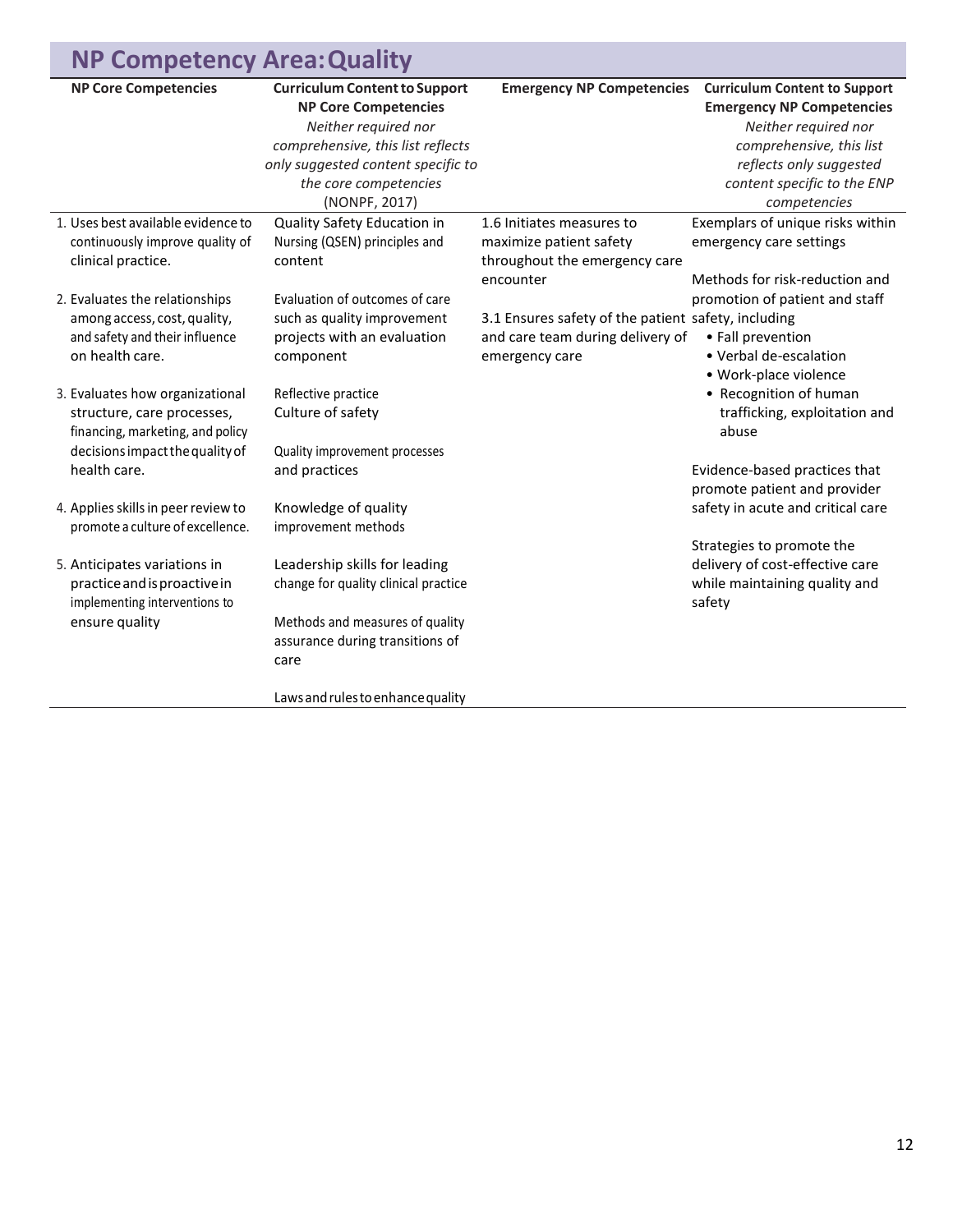| <b>NP Competency Area: Practice Inquiry</b>                                                                    |                                                                                                                                                                                                                                                                                                        |                                                                                                                                             |                                                                                                                                                                                                        |
|----------------------------------------------------------------------------------------------------------------|--------------------------------------------------------------------------------------------------------------------------------------------------------------------------------------------------------------------------------------------------------------------------------------------------------|---------------------------------------------------------------------------------------------------------------------------------------------|--------------------------------------------------------------------------------------------------------------------------------------------------------------------------------------------------------|
| <b>NP Core Competencies</b>                                                                                    | <b>Curriculum Content to Support</b><br><b>NP Core Competencies</b><br>Neither required nor<br>comprehensive, this list<br>reflects only suggested<br>content specific to the core<br>competencies<br>(NONPF, 2017)                                                                                    | <b>Emergency NP Competencies</b>                                                                                                            | <b>Curriculum Content to Support</b><br><b>Emergency NP Competencies</b><br>Neither required nor<br>comprehensive, this list<br>reflects only suggested<br>content specific to the ENP<br>competencies |
| 1. Provides leadership in<br>the translation of new<br>knowledge into practice.<br>2. Generates knowledge from | Leadership for role in practice<br>improvement<br>Clinical investigation strategies                                                                                                                                                                                                                    | 5.11 Contributes to research,<br>quality improvement, and<br>translational science to advance<br>the body of knowledge in<br>emergency care | Foster awareness of<br>emergency care within<br>the broader complex<br>healthcare systems as<br>the basis for practice                                                                                 |
| clinical practice to improve<br>practice and patient outcomes.                                                 | Use of electronic databases<br>Patient management, including,                                                                                                                                                                                                                                          |                                                                                                                                             | inquiry<br>Translation of nursing                                                                                                                                                                      |
| 3. Applies clinical investigative<br>skills to improve health<br>outcomes.                                     | but not limited to, discerning<br>gaps in care and barriers to care<br>needing resolution during patient<br>encounters                                                                                                                                                                                 |                                                                                                                                             | knowledge for quality<br>improvement and<br>research which support<br>the evolution & delivery                                                                                                         |
| 4. Leads practice inquiry,<br>individually or in partnership<br>with others.                                   | Project development and<br>management                                                                                                                                                                                                                                                                  |                                                                                                                                             | of safe emergency care                                                                                                                                                                                 |
| 5. Disseminates evidence from<br>inquiry to diverse audiences<br>using multiple modalities.                    | Dissemination of work and<br>findings                                                                                                                                                                                                                                                                  |                                                                                                                                             |                                                                                                                                                                                                        |
| 6. Analyzes clinical guidelines for<br>individualized application into<br>practice                             | Integration of findings<br>Evaluation of alternative care<br>delivery models and<br>treatments, including costs,<br>cost benefits, and return on<br>investment<br>Institutional review board<br>policies and processes<br>Interprofessional research and<br>scholarship exemplars and<br>opportunities |                                                                                                                                             |                                                                                                                                                                                                        |
|                                                                                                                |                                                                                                                                                                                                                                                                                                        |                                                                                                                                             |                                                                                                                                                                                                        |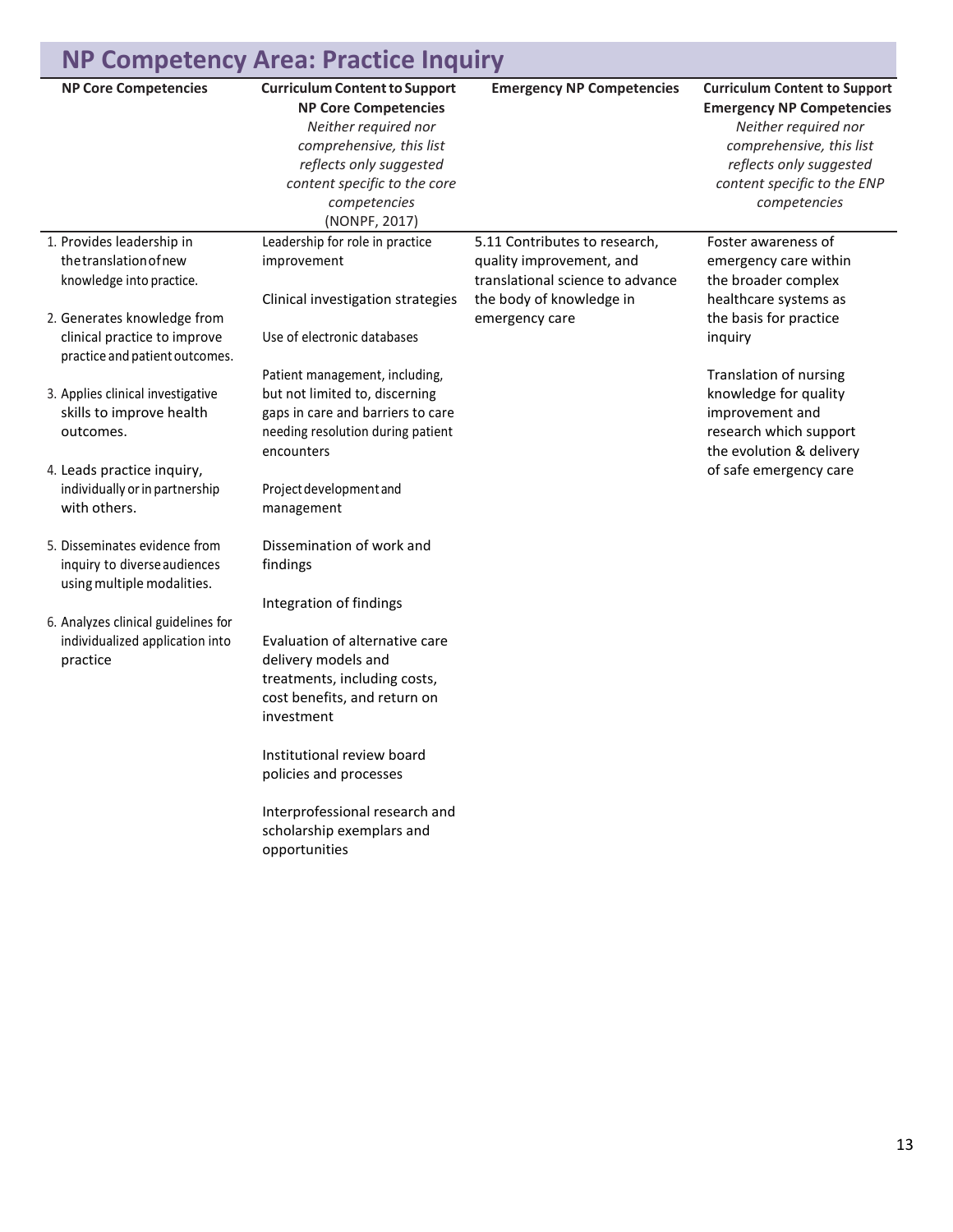### **NPCompetencyArea: Technology & Information Literacy**

the evaluation of nursingcare.

| <b>NP Core Competencies</b>                                      | <b>Curriculum Content to Support</b> | <b>Emergency NP Competencies</b> | <b>Curriculum Content to Support</b> |
|------------------------------------------------------------------|--------------------------------------|----------------------------------|--------------------------------------|
|                                                                  | <b>NP Core Competencies</b>          |                                  | <b>Emergency NP Competencies</b>     |
|                                                                  | Neither required nor                 |                                  | Neither required nor                 |
|                                                                  | comprehensive, this list reflects    |                                  | comprehensive, this list             |
|                                                                  | only suggested content specific      |                                  | reflects only suggested              |
|                                                                  | to the core competencies             |                                  | content specific to the ENP          |
|                                                                  | (NONPF, 2017)                        |                                  | competencies                         |
| 1. Integrates appropriate                                        | Technology available in clinical     | 3.10 Assesses health literacy in | Utilization of appropriate           |
| technologies for knowledge                                       | practice                             | patients and families to         | resources and                        |
| management to improve health                                     |                                      | promote informed decision-       | technologies to provide              |
| care.                                                            | Technology available to support      | making and optimal               | and improve health care              |
|                                                                  | education                            | participation in care            | outcomes for patients                |
| 2. Translates technical and                                      |                                      |                                  | • Point of Care                      |
| scientific health information                                    | Using telehealth to provide care     | 3.11 Ensures documentation of    | Ultrasound                           |
| appropriate for various users'                                   | considering benefits, methods,       | patient encounter to ensure      | • Telehealth &                       |
| needs.                                                           | differences in care delivery         | safe transitions of patient care | telepresence                         |
| 2.a Assesses the patient's                                       | processes, and regulatory issues     |                                  |                                      |
| and caregiver's educational                                      |                                      | 5.6 Records essential elements   | Assessment of health                 |
| needs to provide effective,                                      | Use of electronic communication      | of the patient care encounter    | literacy of patients and             |
| personalized health care.                                        | methods, including social media,     | to facilitate correct coding and | families                             |
| 2.b Coaches the patient and                                      | with health care professionals,      | billing                          |                                      |
| caregiver for positive behavioral                                | patients, families, and caregivers   |                                  | Strategies for accurate and          |
| change.                                                          |                                      | 5.9 Documents essential          | timely documentation                 |
|                                                                  | Compliance issues related to         | elements of patient care in      |                                      |
| 3. Demonstrates information                                      | patient privacy with use of          | accordance with regulatory and   | Incorporation of pertinent           |
| literacy skills in complex                                       | technology                           | institutional standards          | patient health records               |
| decision making.                                                 |                                      |                                  | across care continuum                |
|                                                                  | Population-appropriate clinical      |                                  | congruent with legal and             |
| 4. Contributes to the design of                                  | indicators for incorporation into    |                                  | ethical standards                    |
| clinical information systems                                     | information systems, such as         |                                  |                                      |
| that promote safe, quality and                                   | electronic health records            |                                  |                                      |
| cost-effective care.                                             |                                      |                                  |                                      |
|                                                                  | Use of technologies to monitor       |                                  |                                      |
| 5. Uses technology systems that<br>capture data on variables for | and evaluate clinical problems       |                                  |                                      |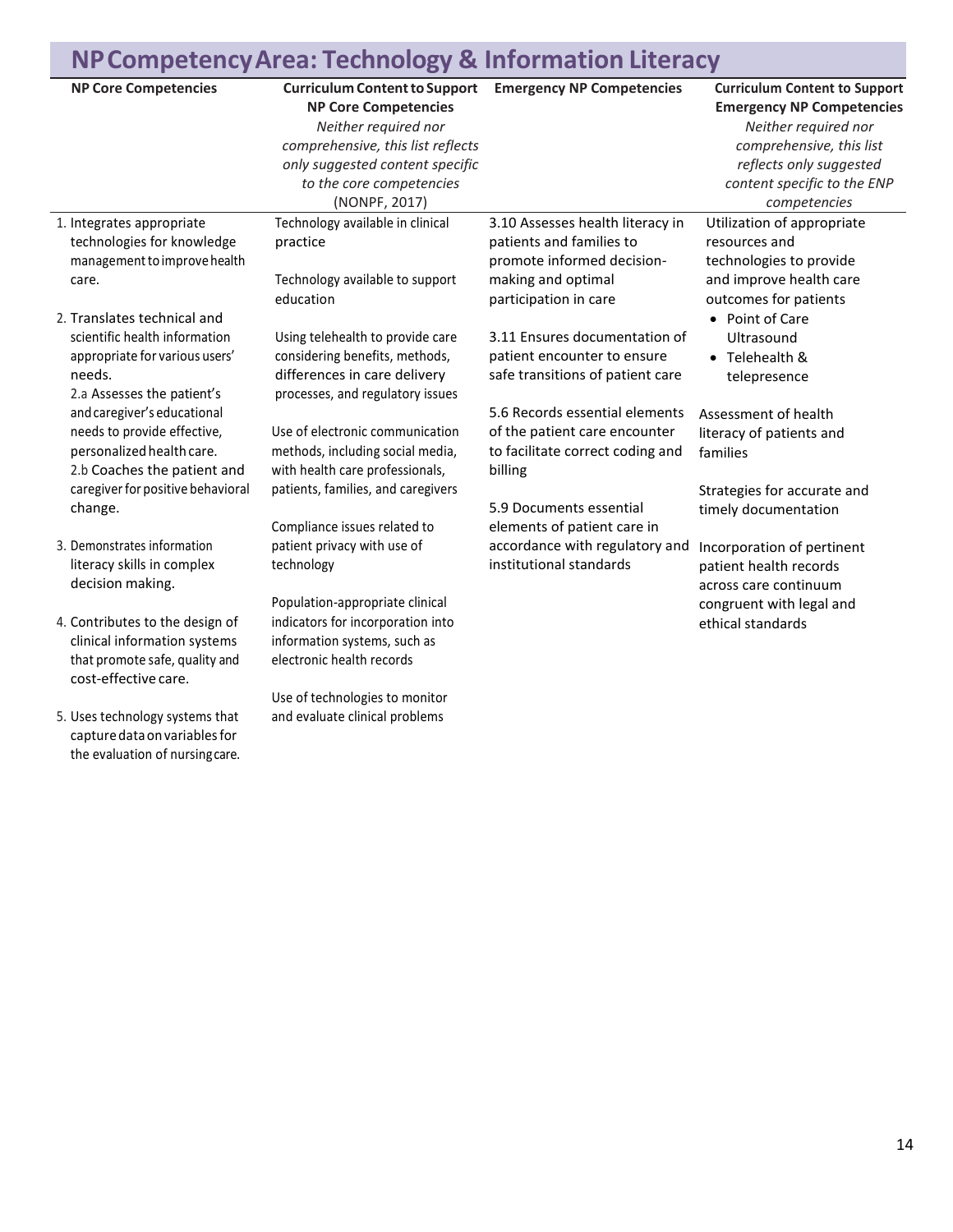| <b>NP Competency Area: Policy</b>                                                       |                                                                                                                                                                                                                     |                                                                                                                               |                                                                                                                                                                                                     |
|-----------------------------------------------------------------------------------------|---------------------------------------------------------------------------------------------------------------------------------------------------------------------------------------------------------------------|-------------------------------------------------------------------------------------------------------------------------------|-----------------------------------------------------------------------------------------------------------------------------------------------------------------------------------------------------|
| <b>NP Core Competencies</b>                                                             | <b>Curriculum Content to Support</b><br><b>NP Core Competencies</b><br>Neither required nor<br>comprehensive, this list<br>reflects only suggested<br>content specific to the core<br>competencies<br>(NONPF, 2017) | <b>Emergency NP Competencies</b>                                                                                              | <b>Curriculum Content to Support</b><br><b>Emergency NP Competencies</b><br>Neither required nor<br>comprehensive, this list reflects<br>only suggested content specific<br>to the ENP competencies |
| 1. Demonstrates an understanding<br>of the interdependence of<br>policy and practice.   | Policy analysis process<br>Health policy and health care<br>reform                                                                                                                                                  | 5.10 Functions as leader,<br>mentor, educator, and/or policy<br>developer to advocate for and<br>ensure delivery of equitable | Innovative delivery models to<br>support patient access to<br>quality and cost-effective care                                                                                                       |
| 2. Advocates for ethical policies<br>that promote access, equity,<br>quality, and cost. | Legislative and regulatory<br>processes                                                                                                                                                                             | emergency care                                                                                                                | Laws, regulations, & policies<br>which shape and define<br>research and delivery of<br>emergency care (e.g., EMTALA                                                                                 |
| 3. Analyzes ethical, legal, and<br>social factors influencing policy<br>development.    | Population health model and<br>its impact on policy planning                                                                                                                                                        |                                                                                                                               | & reimbursement policies)<br>Strategies to support                                                                                                                                                  |
| 4. Contributes in the development<br>of health policy.                                  | Introduction of global issues<br>Comparative health systems<br>Proactive and responsive use of                                                                                                                      |                                                                                                                               | improving social determinants<br>of health<br>Communication and advocacy                                                                                                                            |
| 5. Analyzes the implications of<br>health policy across disciplines.                    | media<br>Barriers to NP practice                                                                                                                                                                                    |                                                                                                                               | strategies to promote the ENP<br>role among policymakers                                                                                                                                            |
| 6. Evaluates the impact of<br>globalization on health care<br>policy development.       | Legislative process and<br>resources                                                                                                                                                                                |                                                                                                                               | Strategies to support<br>implementation of the full<br>scope of practice ENP role                                                                                                                   |
| 7. Advocates for policies for<br>safe and healthy practice<br>environments.             | Examples of policy making at<br>multiple levels and individual and<br>collective contributions to shape<br>policy                                                                                                   |                                                                                                                               |                                                                                                                                                                                                     |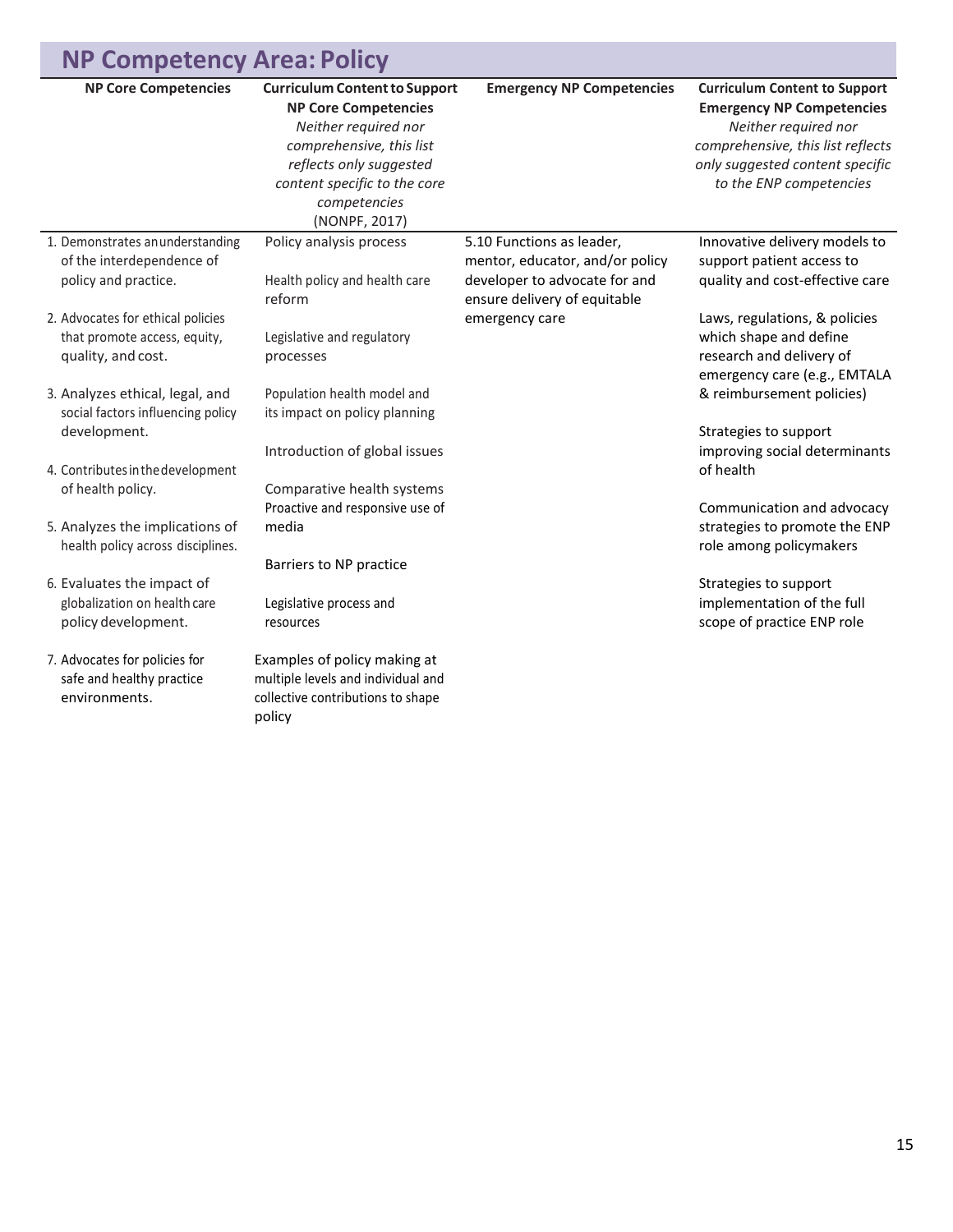### **NP Competency Area: Health Delivery System**

| <b>NP Core Competencies</b>                                                                                                                                   | <b>Curriculum Content to Support</b><br><b>NP Core Competencies</b><br>Neither required nor<br>comprehensive, this list reflects<br>only suggested content specific<br>to the core competencies<br>(NONPF, 2017) | <b>Emergency NP Competencies</b>                                                                                               | <b>Curriculum Content to Support</b><br><b>Emergency NP Competencies</b><br>Neither required nor<br>comprehensive, this list<br>reflects only suggested<br>content specific to the ENP<br>competencies |
|---------------------------------------------------------------------------------------------------------------------------------------------------------------|------------------------------------------------------------------------------------------------------------------------------------------------------------------------------------------------------------------|--------------------------------------------------------------------------------------------------------------------------------|--------------------------------------------------------------------------------------------------------------------------------------------------------------------------------------------------------|
| 1. Applies knowledge of<br>organizational practices and<br>complex systems to improve<br>health care delivery.                                                | Organizational practices<br>Interprofessional collaborative<br>partnerships                                                                                                                                      | 3.9 Provides disaster and mass<br>casualty patient management<br>4.3 Communicates patient<br>information effectively to ensure | Mass casualty situations and<br>triage<br>Implements methods of<br>disaster triage<br>Provides treatment &<br>$\bullet$                                                                                |
| 2. Effects health care change using<br>broad based skills including<br>negotiating, consensus-<br>building, and partnering.                                   | Informatics/information systems<br>Needs assessment of populations<br>served                                                                                                                                     | safe transitions in care<br>5.2 Manages patient<br>presentation and disposition in<br>accordance with provisions of            | resource allocation as<br>applicable<br>Collaborates with the<br>$\bullet$<br>disaster response team<br>(Incident Command                                                                              |
| 3. Minimizes risk to patients and<br>providers at the individual and<br>systems level.                                                                        | <b>Financial issues</b><br>Interprofessional/team<br>competencies                                                                                                                                                | <b>EMTALA</b><br>5.4 Actively leads and/or<br>participates in interdisciplinary                                                | System) as indicated by<br>institutional policies                                                                                                                                                      |
| 4. Facilitates the development of<br>health care systems that<br>address the needs of culturally<br>diverse populations, providers,<br>and otherstakeholders. | Safety and quality                                                                                                                                                                                               | disaster preparedness &<br>response<br>5.5 Identifies needs of<br>vulnerable populations and<br>intervenes appropriately       | <b>Transitions in Care</b><br><b>EMTALA transfers</b><br>$\bullet$<br>Interprofessional<br>$\bullet$<br>collaboration to ensure<br>state regulations,<br>applicable laws and                           |
| 5. Evaluates the impact of health<br>care delivery on patients,<br>providers, otherstakeholders,<br>and the environment.                                      |                                                                                                                                                                                                                  | 5.7 Integrates culturally<br>competent care into practice                                                                      | institutional policies are<br>followed                                                                                                                                                                 |
| 6. Analyzes organizational<br>structure, functions and<br>resources to improve the<br>delivery of care.                                                       |                                                                                                                                                                                                                  | 5.8 Provides family-centered<br>care protective of vulnerable<br>persons and populations across<br>the lifespan                |                                                                                                                                                                                                        |

7. Collaborates in planning for transitions across the continuum ofcare.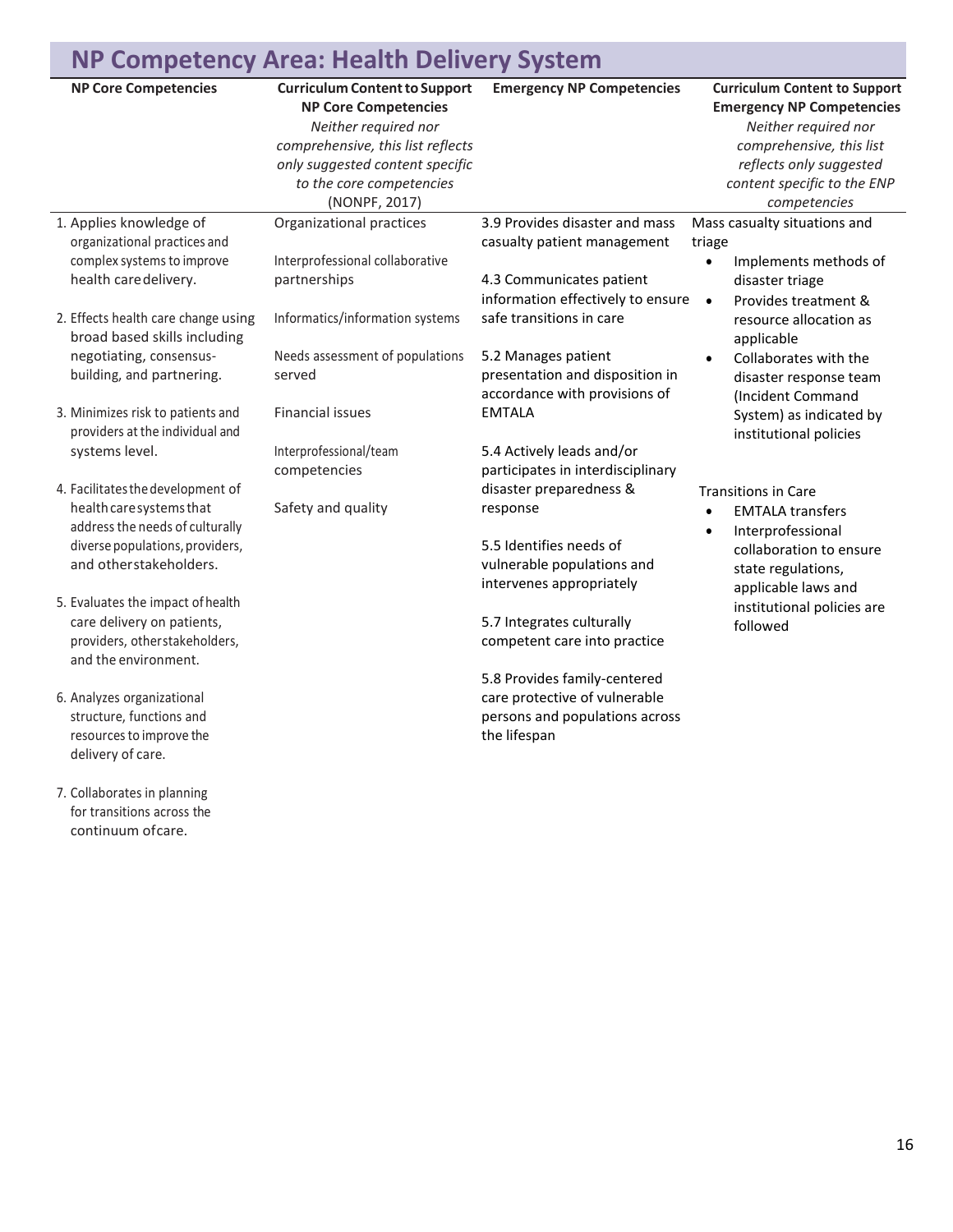|  | <b>NP Competency Area: Ethics</b>                              |                                                                                                                                                                                                                  |                                                                             |                                                                                                                                                                                                     |
|--|----------------------------------------------------------------|------------------------------------------------------------------------------------------------------------------------------------------------------------------------------------------------------------------|-----------------------------------------------------------------------------|-----------------------------------------------------------------------------------------------------------------------------------------------------------------------------------------------------|
|  | <b>NP Core Competencies</b>                                    | <b>Curriculum Content to Support</b><br><b>NP Core Competencies</b><br>Neither required nor<br>comprehensive, this list reflects<br>only suggested content specific to<br>the core competencies<br>(NONPF, 2017) | <b>Emergency NP Competencies</b>                                            | <b>Curriculum Content to Support</b><br><b>Emergency NP Competencies</b><br>Neither required nor<br>comprehensive, this list reflects<br>only suggested content specific to<br>the ENP competencies |
|  | 1. Integrates ethical principles in<br>decision making.        | Ethics in decision making<br>Evaluation of ethical decisions                                                                                                                                                     | 5.3 Provides care in<br>accordance with legal,<br>professional, and ethical | Methods for incorporation of<br>inclusivity of ethical, spiritual,<br>and cultural relativism among                                                                                                 |
|  | 2. Evaluates the ethical<br>consequences of decisions.         | Population specific complex<br>ethical issues occurring in clinical                                                                                                                                              | responsibilities                                                            | patients and healthcare teams<br>Connections between policy                                                                                                                                         |
|  | 3. Applies ethically sound<br>solutions to complex issues      | practice                                                                                                                                                                                                         |                                                                             | and ethical decision making in<br>emergency care, including:                                                                                                                                        |
|  | related to individuals,<br>populations and systems of<br>care. | System specific resources to<br>implement ethical decisions, e.g.<br>hospice care, palliative care                                                                                                               |                                                                             | Emancipation<br>Advanced directives<br>End of life care<br>Organ/tissue                                                                                                                             |
|  |                                                                | Spiritual resources for patients and<br>families, e.g., on-site and media<br>based                                                                                                                               |                                                                             | procurement<br><b>Informed Consent</b>                                                                                                                                                              |
|  |                                                                |                                                                                                                                                                                                                  |                                                                             | Resource utilization to promote<br>ethical policies for access, equity<br>and quality in emergency care                                                                                             |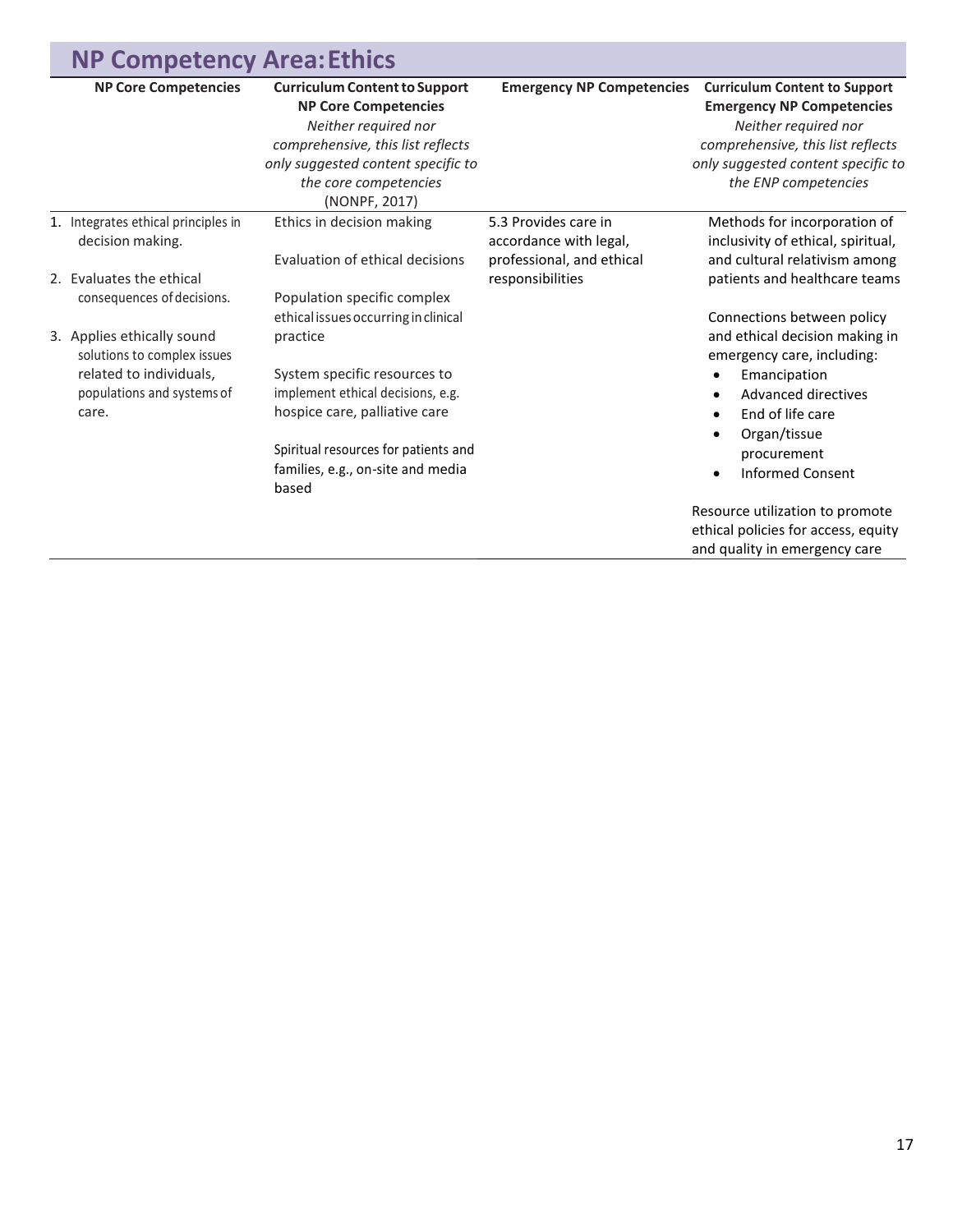### **NP Competency Area: Independent Practice**

|                                                                                                                                                                                                                                                                                                                                                                                                                                                                                                                                                                                                                                                                                         | <u>NP Competency Area: independent Practice</u>                                                                                                                                                                                                                                                                                                                                                                                                                                          |                                                                                                                                                                                                                                                                                                                                                                                                                                                                        |                                                                                                                                                                                                                                                                                                                                                                                                                                                                                                                   |
|-----------------------------------------------------------------------------------------------------------------------------------------------------------------------------------------------------------------------------------------------------------------------------------------------------------------------------------------------------------------------------------------------------------------------------------------------------------------------------------------------------------------------------------------------------------------------------------------------------------------------------------------------------------------------------------------|------------------------------------------------------------------------------------------------------------------------------------------------------------------------------------------------------------------------------------------------------------------------------------------------------------------------------------------------------------------------------------------------------------------------------------------------------------------------------------------|------------------------------------------------------------------------------------------------------------------------------------------------------------------------------------------------------------------------------------------------------------------------------------------------------------------------------------------------------------------------------------------------------------------------------------------------------------------------|-------------------------------------------------------------------------------------------------------------------------------------------------------------------------------------------------------------------------------------------------------------------------------------------------------------------------------------------------------------------------------------------------------------------------------------------------------------------------------------------------------------------|
| <b>NP Core Competencies</b>                                                                                                                                                                                                                                                                                                                                                                                                                                                                                                                                                                                                                                                             | <b>Curriculum Content to Support</b><br><b>NP Core Competencies</b><br>Neither required nor<br>comprehensive, this list reflects<br>only suggested content specific<br>to the core competencies<br>(NONPF, 2017)                                                                                                                                                                                                                                                                         | <b>Emergency NP Competencies</b>                                                                                                                                                                                                                                                                                                                                                                                                                                       | <b>Curriculum Content to Support</b><br><b>Emergency NP Competencies</b><br>Neither required nor<br>comprehensive, this list<br>reflects only suggested<br>content specific to the ENP<br>competencies                                                                                                                                                                                                                                                                                                            |
| 1. Functions as a licensed<br>independent practitioner.<br>2. Demonstrates the highest level<br>of accountability for<br>professional practice.<br>3. Practices independently                                                                                                                                                                                                                                                                                                                                                                                                                                                                                                           | Clinical decision making based on<br>evidence and patient/provider<br>partnership<br>Current and emerging professional<br>standards<br>Novice to expert continuum of                                                                                                                                                                                                                                                                                                                     | 1.1 Performs a medical<br>screening exam for all<br>patients presenting for<br>care<br>1.2 Obtains an<br>appropriate history<br>pertinent to the                                                                                                                                                                                                                                                                                                                       | Screening strategies for<br>availability of patient and<br>family social<br>needs/resources<br>Skills to perform Diagnostic &<br><b>Therapeutic Procedures</b>                                                                                                                                                                                                                                                                                                                                                    |
| managing previously diagnosed<br>& undiagnosed patients.<br>-3.a Provides the full<br>spectrum of health care<br>services to include health<br>promotion, disease prevention,<br>health protection, anticipatory<br>guidance, counseling, disease<br>management, palliative, and<br>end-of-life care.<br>-3.b Uses advanced health<br>assessment skills to<br>differentiate between normal,<br>variations of normal and<br>abnormal findings.<br>-3.c Employs screening and<br>diagnostic strategies in the<br>development of diagnoses.<br>-3.d Prescribes medications<br>within scope of practice.<br>3.e Manages the health/illness<br>status of patients and families<br>over time. | clinical practice<br>Political, policy and regulatory<br>issues regarding licensure,<br>national certification, and scope of<br>practice<br>Leadership approaches for<br>employment contract negotiation,<br>networking, and advancing<br>professional standards and roles<br>Application of select sciences to<br>practice<br>Specific areas of assessment<br>Screenings<br>Diagnostics (tests, labs) Specific<br>procedures<br>Health promotion, prevention, and<br>disease management | presenting complaint<br>1.3 Performs a pertinent,<br>developmentally<br>appropriate physical<br>examination<br>1.4 Identifies differential<br>diagnoses according to<br>chief complaint which<br>require immediate<br>intervention<br>1.5 Identifies the<br>potential for rapid<br>physiologic and/or<br>mental health<br>deterioration or life-<br>threatening instability<br>(e.g., suicidal risk,<br>infectious disease/sepsis,<br>shock)<br>1.7 Evaluates assigned | Interpretation of imaging<br>studies<br>Best practices for safe patient<br>management, including<br>pharmacologic, therapeutic,<br>and behavioral interventions<br>Risk Assessment of<br>physiological and psychological<br>conditions which impact care<br>delivery<br>Documentation techniques to<br>support safety and<br>reimbursement<br><b>Emergency Preparedness &amp;</b><br>Response<br>Nuclear/Biological/<br>Chemical<br><b>Natural Disasters</b><br>$\bullet$<br>Civil Unrest<br><b>Mass Casualty</b> |
| 4. Provides patient-centered care<br>recognizing cultural diversity<br>and the patient or designee<br>as a full partner in decision-<br>making.<br>- 4.a Works to establish a<br>relationship with the patient<br>characterized by mutual<br>respect, empathy, and<br>collaboration.<br>4.b Creates a climate of<br>patient-centered care to<br>include confidentiality,<br>privacy, comfort, emotional<br>support, mutual trust, and<br>respect.                                                                                                                                                                                                                                       | Pharmacology and complementary<br>alternative therapies<br>Provider-patient relationship<br><b>Business of practice</b><br>Cultural issues<br>Concepts of life-long learning                                                                                                                                                                                                                                                                                                             | triage level for<br>appropriateness based on<br>a medical screening<br>examination<br>2.1 Formulates<br>differential diagnoses to<br>determine emergent vs.<br>non-emergent conditions<br>2.2 Prioritizes differential<br>diagnoses using advanced<br>clinical reasoning, with<br>consideration of the<br>likelihood for morbidity<br>or mortality                                                                                                                     | Pandemic<br>Strategies to promote resilience<br>and self-care as an ENP                                                                                                                                                                                                                                                                                                                                                                                                                                           |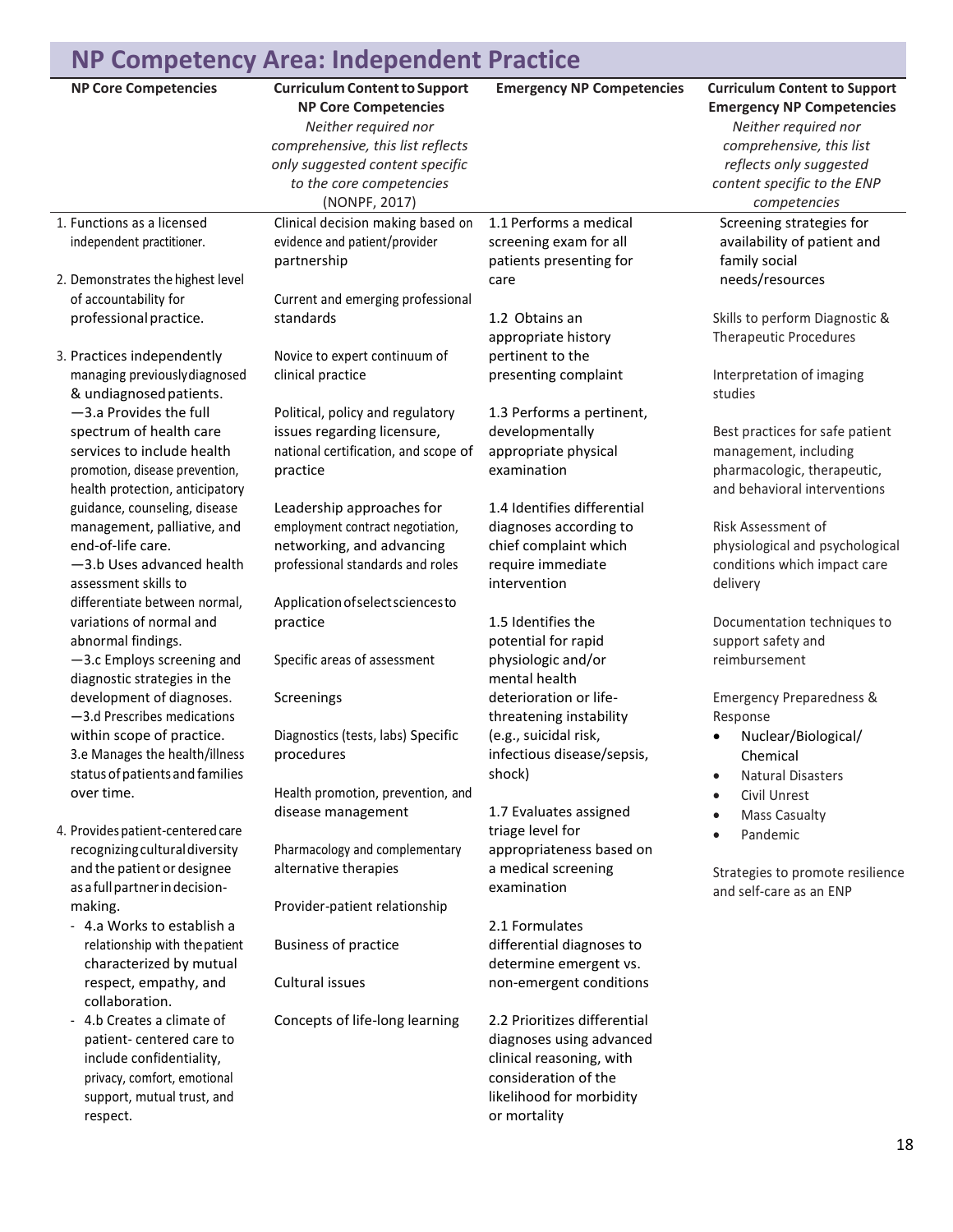### **NP Competency Area: Independent Practice**

**NP Core Competencies Curriculum Contentto Support NP Core Competencies** *Neither required nor comprehensive, this list reflects only suggested content specific to the core competencies* (NONPF, 2017)

### **Emergency NP Competencies Curriculum Content to Support**

**Emergency NP Competencies** *Neither required nor comprehensive, this list reflects only suggested content specific to the ENP competencies*

- 4.c Incorporates the patient's cultural and spiritual preferences, values, and beliefsinto health care.
- 4.d Preserves the patient's control over decision making bynegotiatingamutually acceptable plan of care.
- 4e. Develops strategies to prevent one's ownpersonal biases from interfering with delivery of quality care.
- - 4f. Addresses cultural, spiritual, and ethnic influences that potentially create conflict among individuals, families, staff and caregivers.
- 5. Educates professional and lay caregivers to provide culturally and spiritually sensitive, appropriate care.
- 6. Collaborates with both professional and other caregivers to achieve optimal care outcomes.
- 7. Coordinates transitional care services in and across care settings.
- 8. Participates in the development, use, and evaluation of professional standards and evidence-based care.

2.3 Evaluates need for & results of diagnostic testing based on evidence-based recommendations to ensure patient safety

2.4 Implements medical decision making for management plan development

3.2 Formulates an individualized, dynamic plan of care to address the stabilization and initial treatment of emergent and nonemergent conditions

3.3 Provides emergency stabilization of patients experiencing physiologic and/or mental health deterioration or lifethreatening instability

3.4 Prescribes therapies based on current, evidence-based recommendations for emergency care

3.5 Performs diagnostic, procedural, and therapeutic interventions based on current, evidence-based recommendations

3.6 Re-assesses and modifies plan of care based on the dynamic patient condition

3.8 Collaborates with patients, families,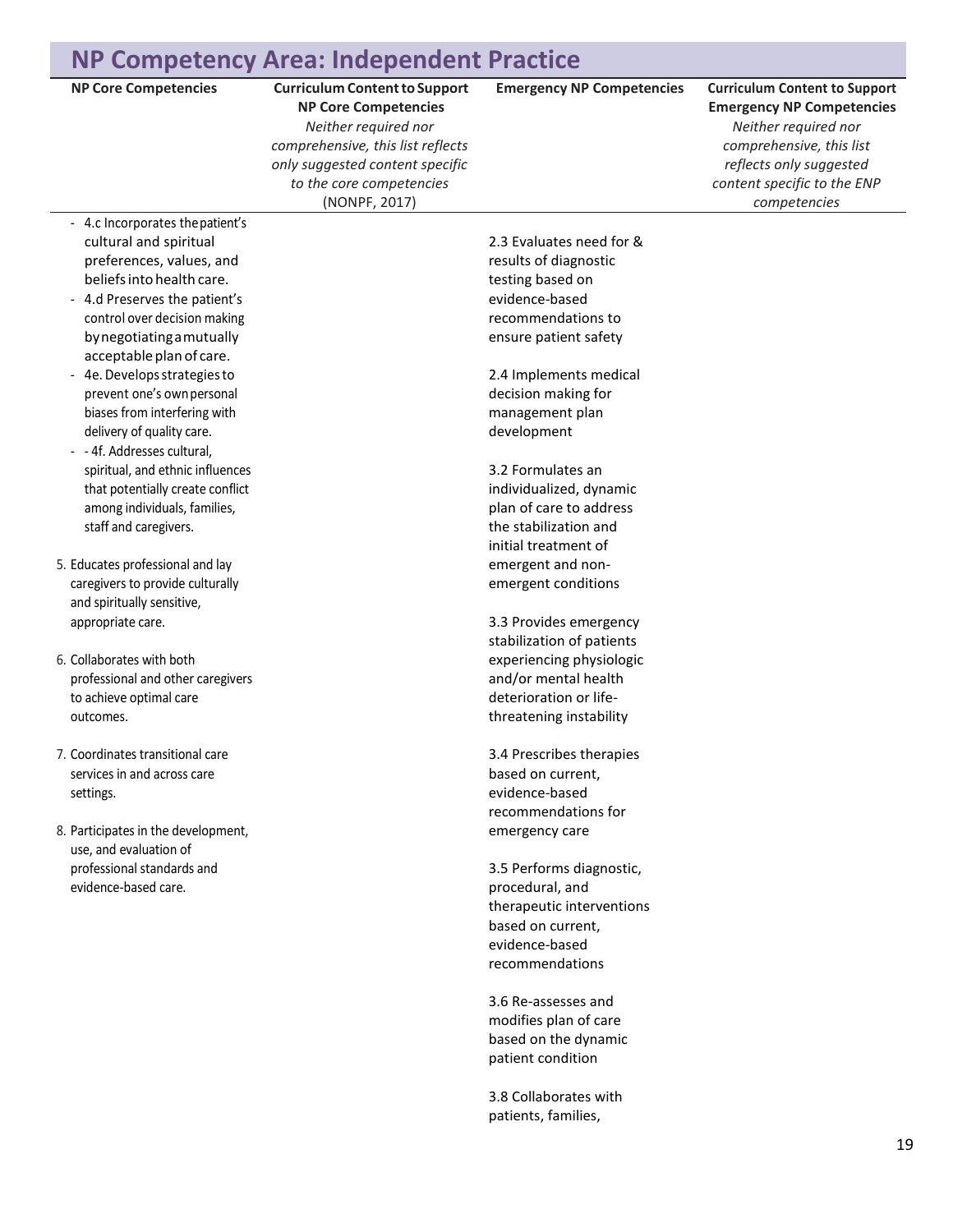### **NP Competency Area: Independent Practice**

| NP Competency Area: Independent Practice |                                                                                                                                                                                                                  |                                                                                                                                                      |                                                                                                                                                                                                        |
|------------------------------------------|------------------------------------------------------------------------------------------------------------------------------------------------------------------------------------------------------------------|------------------------------------------------------------------------------------------------------------------------------------------------------|--------------------------------------------------------------------------------------------------------------------------------------------------------------------------------------------------------|
| <b>NP Core Competencies</b>              | <b>Curriculum Content to Support</b><br><b>NP Core Competencies</b><br>Neither required nor<br>comprehensive, this list reflects<br>only suggested content specific<br>to the core competencies<br>(NONPF, 2017) | <b>Emergency NP Competencies</b>                                                                                                                     | <b>Curriculum Content to Support</b><br><b>Emergency NP Competencies</b><br>Neither required nor<br>comprehensive, this list<br>reflects only suggested<br>content specific to the ENP<br>competencies |
|                                          |                                                                                                                                                                                                                  | significant others, and<br>healthcare team to<br>provide safe, effective<br>and individualized<br>culturally competent care                          |                                                                                                                                                                                                        |
|                                          |                                                                                                                                                                                                                  | 4.1 Develops a plan for<br>safe, effective, and<br>evidence-based<br>disposition plan using<br>shared -decision making<br>with patients and families |                                                                                                                                                                                                        |
|                                          |                                                                                                                                                                                                                  | 4.2 Implements<br>appropriate patient<br>disposition responsive to<br>demographic trends                                                             |                                                                                                                                                                                                        |
|                                          |                                                                                                                                                                                                                  | 4.4 Selects appropriate<br>intra- and inter-facility<br>patient transport<br>modality                                                                |                                                                                                                                                                                                        |